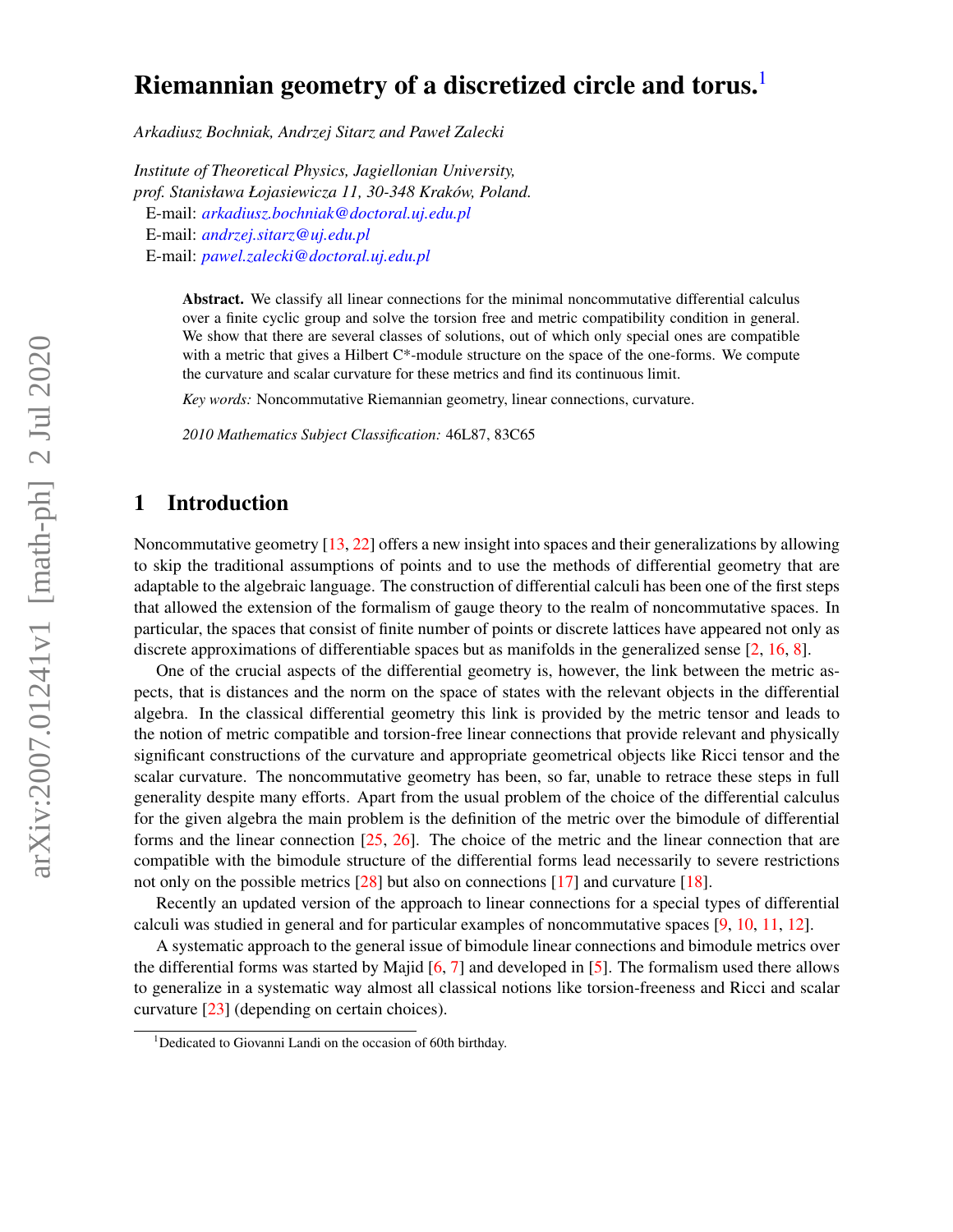It is worth mentioning that the Connes' spectral approach based on the Dirac operators [\[13\]](#page-27-0) that was much successful in the reconstruction of the Einstein-Hilbert gravity action for the standard and modified almost-commutative geometries [\[14\]](#page-27-12) can be applied to the studies of the generalized scalar of curvature for certain noncommutative manifolds, in particular the noncommutative tori (see [\[19,](#page-27-13) [20\]](#page-27-14) and [\[15\]](#page-27-15) for the specific example of an asymmetric torus). Yet there is currently no method to recover all geometric objects like Ricci tensor or the torsion through the spectral methods. There exists a huge discrepancy between the usual methods of recovering the geometric objects like the scalar of curvature for the manifolds and their deformations and the attemt to use of spectral methods [\[3,](#page-26-1) [4,](#page-27-16) [21,](#page-27-17) [27\]](#page-28-5) in the finite-dimensional case.

In this paper we start systematic computations of linear connections for finite groups, starting with the easiest example of finite cyclic groups and their products. We provide a complete classification of linear connections that are torsion free and compatible with any nondegenerate metric, demonstrating that there are severe restrictions on possible metrics and only a certain class of metrics allows the existence of non-unique compatible linear connections.

The main result is that for the special case of left-right symmetric metric there exist still a choice of linear connections that are torsion-free and compatible with the metric a scalar curvature that vanishes only for the constant (equivariant) metric (for some canonical choices of the arbitrary constants in the theory). We demonstrate that the freedom is much larger in the case of the products of two discrete circles even in the case of the constant metric.

### 2 Preliminaries

Let us start by recalling basic definitions. In what follows for a group  $G$  with its neutral element  $e$  we denote  $G^{\times} = G \setminus \{e\}$ . For a subset  $H \subset G^{\times}$  by  $H^{\perp}$  we shall always denote  $G^{\times} \setminus H$ . Furthermore, for  $X \subset G$  we denote by  $\chi_X$  the characteristic function of the set X, i.e.

$$
\chi_X(g) = \begin{cases} 1, & g \in X \\ 0, & g \notin X. \end{cases}
$$

**Definition 2.1.** The (first-order) differential calculus over an algebra A over a field k is a pair  $(\Omega^1(A), d)$ , where  $\Omega^1(A)$  is a bimodule over A, d is a linear map  $d: A \to \Omega^1(A)$ , which satisfies the Leibniz rule,

$$
d(ab) = a db + (da)b,
$$
\n
$$
(2.1)
$$

and  $\Omega^1(A)$  is generated as a left module by the image of d. We say that  $(\Omega^1(A), d)$  is connected if ker  $d ≅ k$ .

In case the algebra A is a Hopf algebra (with a coproduct  $\Delta$ , counit  $\varepsilon$  and antipodal map S) we have the following.

**Definition 2.2.** We say that the differential calculus over a Hopf algebra A is left-covariant if there exists a coassociative left coaction of A on  $\Omega^1(A)$ ,  $\delta_L : \Omega^1(A) \to A \otimes \Omega^1(A)$ , such that

$$
\delta_L(a\omega b) = \Delta(a)\delta_L(\omega)\Delta(b),\tag{2.2}
$$

for every  $a, b \in A$ ,  $\omega \in \Omega^1(A)$ , and

$$
\delta_L \circ d = (\mathrm{id} \otimes d) \circ \Delta. \tag{2.3}
$$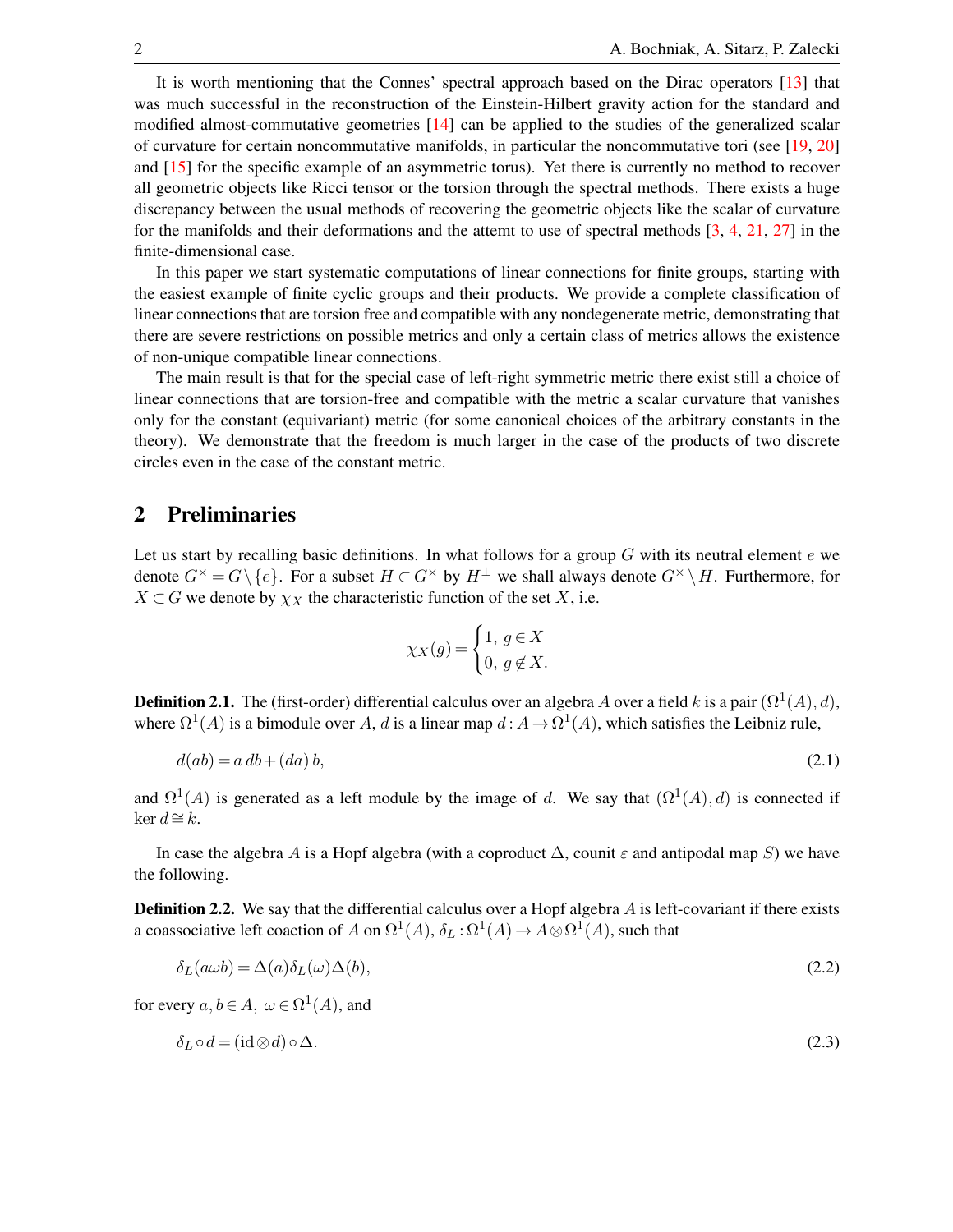In a similar manner we define the right-covariance and bicovariance (as simultaneous left and right covariance). The canonical example of a first-order differential calculus is given by the universal calculus, with  $\Omega_u^1(A) = \ker m \subseteq A \otimes A$ , where  $m : A \otimes A \to A$  is the multiplication map for A, and the universal differential  $d_u$ : A→ker m of the form  $d_u a := a \otimes 1 - 1 \otimes a$ . The universal calculus over a Hopf algebra is bicovariant. The bicovariant calculi over an arbitrary Hopf algebra were classified by Woronowicz [\[30\]](#page-28-6).

For a ∗-algebra A we can consider differential calculi that in addition possess a ∗-structure, that is we assume d is a derivation of a \*-algebra, i.e.  $d(a^*) = (da)^*$  for every  $a \in A$ .

#### 2.1 Finite cyclic groups

As we consider finite cyclic groups  $\mathbb{Z}_N$  with  $N \geq 2$  and since the groups are abelian many results are much simpler. We skip the derivation of the results, which are based on [\[16,](#page-27-1) [8\]](#page-27-2). By  $e_a$ ,  $g \in G$ , we denote a function that vanishes everywhere apart from g:  $e_g(h) = \delta_{g,h}$ . By  $R_g(f)$  we denote the right translation  $R_q(f)(h) = f(hg)$ . In a similar manner we introduce the left translation  $L_q$ . Note that the left covariance of the calculus is equivalent to the fact that for all  $\omega \in \Omega^1(A)$  and all  $g \in G$  we have  $L_g \omega \in \Omega^1(A)$ .

**Theorem 2.1.** Let  $G = \mathbb{Z}_N$ . Each connected, star-compatible first-order bicovariant differential calculus *over*  $C(\mathbb{Z}_N)$  *is determined by a subset*  $H \subset G^\times$  *such that*  $H = H^{-1}$  *and*  $H$  *generates the entire group*  $\mathbb{Z}_N$ . By  $|H|$  we denote the number of elements in H. There are  $|H|$  *left invariant forms* 

$$
\theta_h = \sum_{g \in G} d e_{gh} \, e_g, \quad h \in H,
$$

such that the star- and the bimodule structure over  $\Omega^1(C({\mathbb Z}_N))$  is

$$
(\theta_h)^* = -\theta_{h^{-1}}, \qquad f\theta_g = \theta_g R_g(f),
$$

*and the calculus is inner*

$$
df = [\theta, f], \qquad \theta = -\sum_{h \in H} \theta_h.
$$

*Moreover, there exists a unique minimal extension of the first order differential calculus (as defined by Woronowicz) so that:*

$$
\theta_g \wedge \theta_h = -\theta_h \wedge \theta_g, \qquad h, g \in H.
$$

**Proof.** The first part follows directly from the Section 2 in [\[16\]](#page-27-1). From [\[30\]](#page-28-6), Proposition 3.1, for any bicovariant differential calculus  $(\Omega_H^1(\mathbb{Z}_N), d)$  there exists a unique bimodule automorphism  $\sigma_W$  of  $\Omega^1_H({\mathbb Z}_N) \otimes_{C({\mathbb Z}_N)} \Omega^1_H({\mathbb Z}_N)$  given by

$$
\sigma_W(\theta_g \otimes \theta_h) = \theta_{g^{-1}hg} \otimes \theta_h.
$$

Then we introduce the symmetrization map as the extension of the  $\sigma_W$  to the tensor algebra of  $\Omega^1(A)$ . Its kernel is identified with the exterior algebra over A.

<span id="page-2-0"></span>**Theorem 2.2.** *Consider the cyclic group*  $\mathbb{Z}_N$ ,  $N > 2$  *with the generator* p. Denote by  $\tilde{p}$  *its inverse in*  $\mathbb{Z}_N$ *. Then there exists a minimal bicovariant, star-compatible connected differential calculus, generated by*  $\theta_p, \theta_{\tilde{p}}$  with the following structure:

$$
f\theta_p = \theta_p R_p(f),
$$
  
\n
$$
\theta_p^* = -\theta_p,
$$
  
\n
$$
d\theta_p = 0
$$
  
\n
$$
d\omega = \theta \wedge \omega + \omega \wedge \theta,
$$
  
\n
$$
f\theta_{\tilde{p}} = \theta_{\tilde{p}} R_{\tilde{p}}(f),
$$
  
\n
$$
df = -[\theta_p + \theta_{\tilde{p}}, f],
$$
  
\n
$$
d\theta_{\tilde{p}} = 0
$$
  
\n(2.4)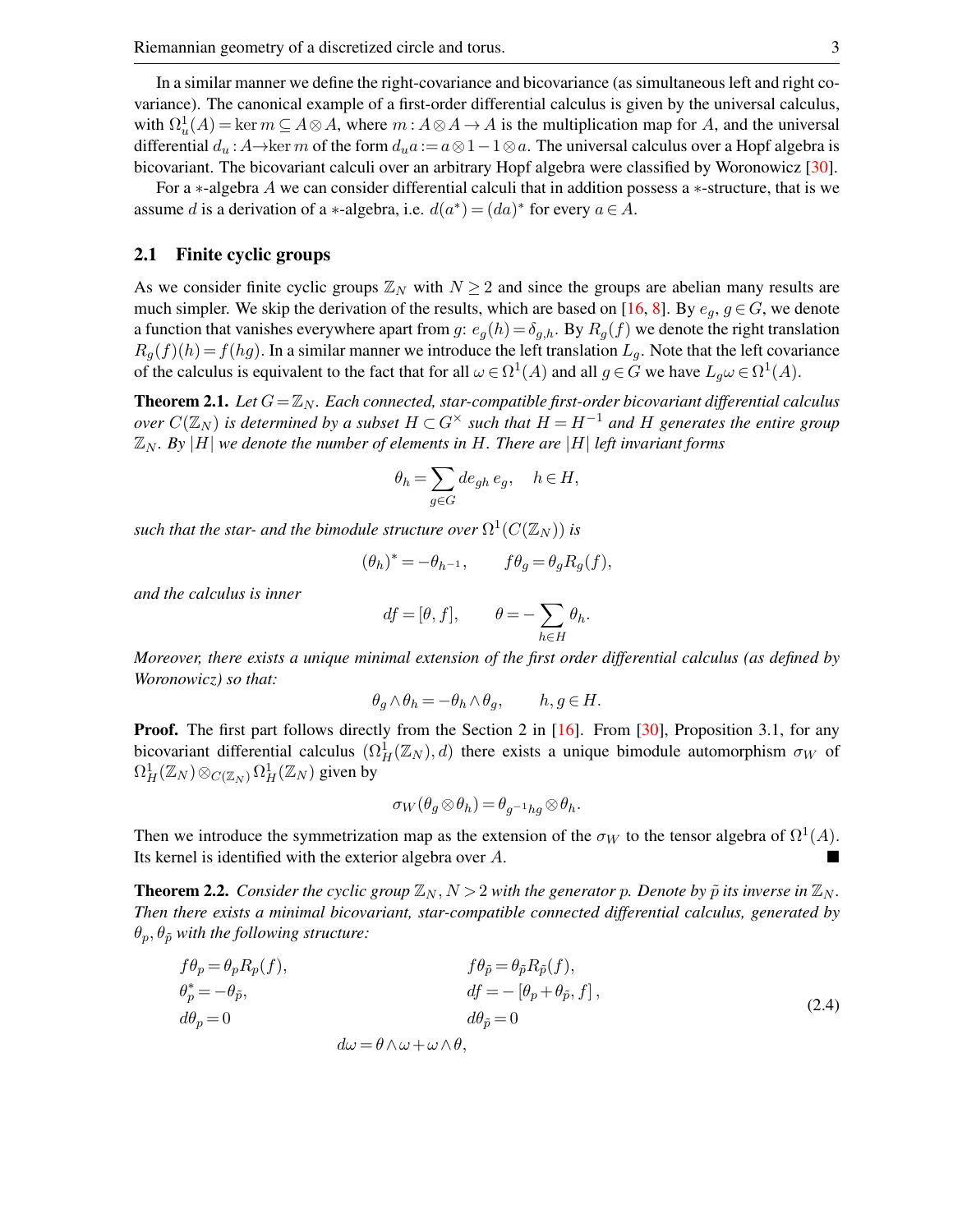,

**Proof.** Since  $N \neq 2$  we have  $p \neq \tilde{p}$ . The first order differential calculus generated by  $H = \{p, \tilde{p}\}\$ is then bicovariant, connected and compatible with the star structure.

By a direct computation we see that for any  $g \in H$ :

$$
d\theta_g = \sum_{a \in H} \chi_H(ga^{-1}) \theta_a \wedge \theta_{ga^{-1}}.
$$

Since  $H = \{p, \tilde{p}\}\$ and if  $p \in H$ , then for  $N > 3$  we get  $p\tilde{p}^{-1} \notin H$  (otherwise  $p = e$  or is order 3), we immediately infer that  $d\theta_p = d\theta_{\tilde{p}} = 0$ . For  $N = 3$  in the above sum there is only one term:  $d\theta_g = \theta_{g^{-1}} \wedge d\theta_g$  $\theta_{q^{-1}}$  for  $g = p, \tilde{p}$ , and as a result  $d\theta_p = d\theta_{\tilde{p}} = 0$  also for this case.

Notice that since  $d\theta_p = d\theta_{\tilde{p}} = 0$ , for  $\omega = \omega_p \theta_p + \omega_{\tilde{p}} \theta_{\tilde{p}}$  we get

$$
d\omega = d\omega_p \wedge \theta_p + d\omega_{\tilde{p}} \wedge \theta_{\tilde{p}}.
$$

Furthermore,

$$
d\omega_p = -\omega_p \theta - R_p(\omega_p)\theta_{\tilde{p}} - R_{\tilde{p}}(\omega_p)\theta_p,
$$
  
\n
$$
d\omega_{\tilde{p}} = -\omega_{\tilde{p}} \theta - R_p(\omega_{\tilde{p}})\theta_{\tilde{p}} - R_{\tilde{p}}(\omega_{\tilde{p}})\theta_p.
$$

As a result

$$
d\omega = - [(\omega_p - \omega_{\tilde{p}})\theta_p \wedge \theta_{\tilde{p}} + \theta_{\tilde{p}} \wedge (\omega_p - R_{\tilde{p}^2}\omega_{\tilde{p}})\theta_p]
$$

which is exactly  $\theta \wedge \omega + \omega \wedge \theta$ .

### 3 Bimodule linear connections

Following [\[5\]](#page-27-11) for a first-order differential calculus  $(\Omega^1(A), d)$ , we set

**Definition 3.1.** A linear connection on the bimodule  $\Omega^1(A)$  is a pair  $(\nabla, \sigma)$ , a linear map

$$
\nabla \colon \Omega^1(A) \to \Omega^1(A) \otimes_A \Omega^1(A),\tag{3.1}
$$

and a bimodule map,

$$
\sigma : \Omega^1(A) \otimes_A \Omega^1(A) \to \Omega^1(A) \otimes_A \Omega^1(A), \tag{3.2}
$$

called the generalized braiding, such that

$$
\nabla(a\omega) = da \otimes_A \omega + a\nabla\omega,
$$
  
\n
$$
\nabla(\omega a) = (\nabla\omega)a + \sigma(\omega \otimes_A da),
$$
\n(3.3)

for all  $a \in A$ ,  $\omega \in \Omega^1(A)$ .

Notice that (see e.g. [\[7\]](#page-27-10) - Prop.2.1.3) with such a definition, the linear connection can be naturally extended to the whole tensor algebra  $T^{\bullet} \Omega^1_H(A)$  with  $T^0 \Omega^1_H(A) := A$ ,  $\nabla|_A := d$  and  $\sigma|_{A \otimes_A \Omega^1_H(A)} = id$ . In our case of the algebra  $C(\mathbb{Z}_N)$  since the calculus is inner, we can use

<span id="page-3-0"></span>**Remark 3.1.** If there exists  $\theta \in \Omega^1(A)$  such that  $da = [\theta, a]$ , then any bimodule connection is of the form

$$
\nabla \omega = \theta \otimes \omega - \sigma(\omega \otimes \theta) + \alpha(\omega),\tag{3.4}
$$

for some bimodule maps  $\sigma$ ,  $\alpha$ . [\[24\]](#page-28-7)–Thm.2.1.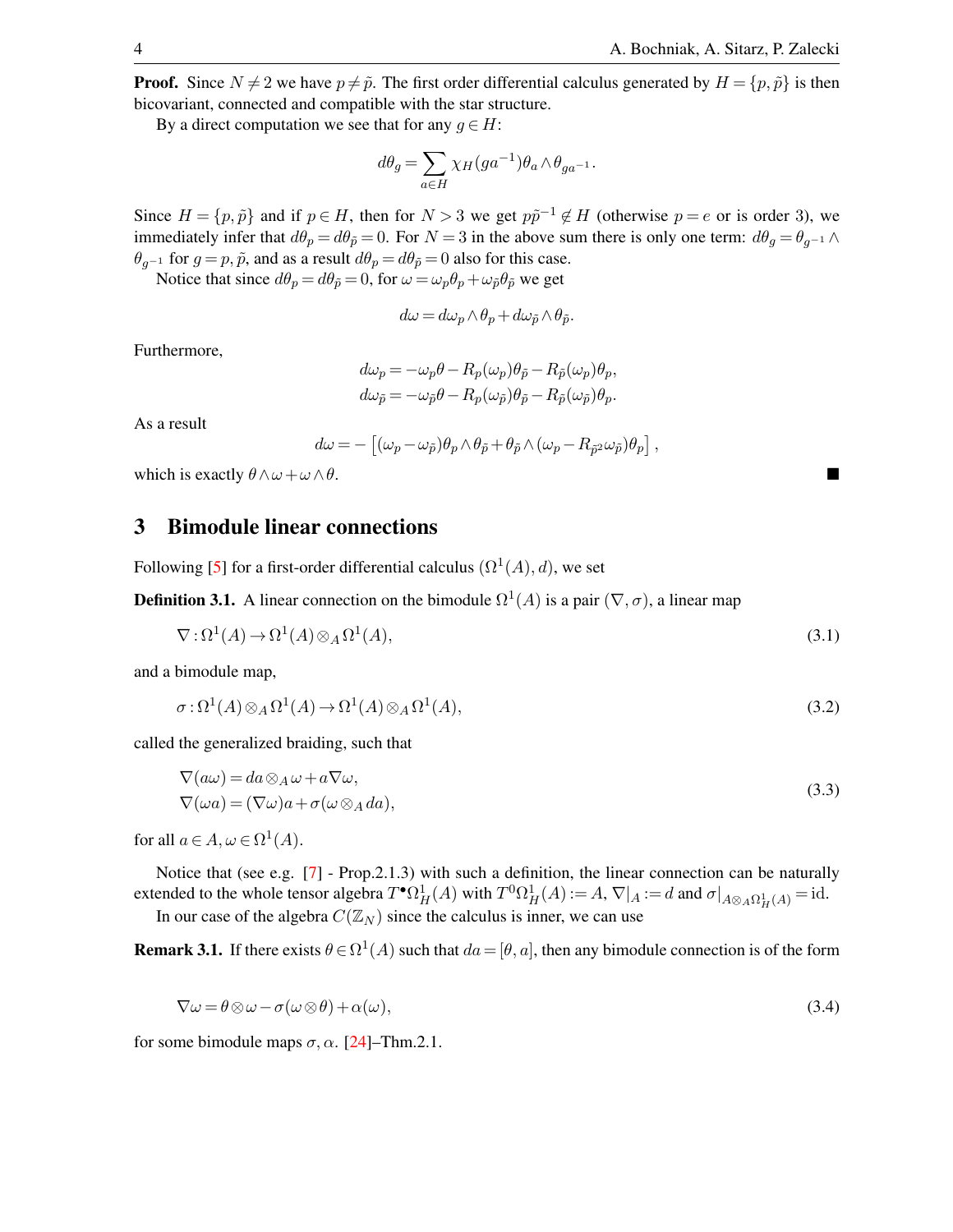As an immediete consequence of the above definition we get the following result:

<span id="page-4-0"></span>**Proposition 3.1.** *For a minimal bicovariant calculus over*  $C(\mathbb{Z}_N)$  *with*  $N \neq 3$  *a bimodule linear connection is determined by a bimodule map* σ*.*

**Proof.** We use shortened notation  $\Omega^1(A)$  to denote  $\Omega^1_H(\mathbb{C}(\mathbb{Z}_N))$  from Theorem [2.2.](#page-2-0) First of all, observe that there are no bimodule maps apart from the zero map between and  $\Omega^1(A)$  and  $\Omega^1(A) \otimes_A \Omega^1(A)$ . Indeed, there are no objects in  $\Omega^1(A) \otimes_A \Omega^1(A)$  that have the same bimodule commutation rules as in  $\Omega^1(A)$ . Otherwise p would be of order 3. Therefore, necessarily  $\alpha \equiv 0$ . Hence, the bimodule connection  $\nabla$  and  $\sigma$  are mutually determined.

### 3.1 Torsion-free connection

Let us now concentrate on the notion of a torsion. We define torsion as a map  $T_{\nabla} : \Omega_H^1(A) \to \Omega_H^2(A)$ given by

$$
T_{\nabla} = \wedge \circ \nabla - d. \tag{3.5}
$$

Following [\[24\]](#page-28-7) we say that the connection is compatible with a torsion if Im(id+ $\sigma$ ) ⊆ ker  $\wedge$ . The connection is said to be torsion-free if  $T_{\nabla} = 0$ . Observe first that we have the following result.

**Proposition 3.2.** *For a minimal bicovariant calculus over*  $C(\mathbb{Z}_N)$  *with the torsion-free connection, the map* σ *must satisfy,*

$$
\omega \wedge \theta = - \wedge \circ \sigma(\omega \otimes_A \theta). \tag{3.6}
$$

Proof. Comparing

<span id="page-4-1"></span>
$$
\nabla(\omega f) = \nabla(\omega)f + \sigma(\omega \otimes_A df),
$$
  

$$
d(\omega f) = d\omega f - \omega \wedge df
$$

we immediately get  $\omega \wedge df = - \wedge \circ \sigma(\omega \otimes_A df)$ , which gives us the claimed formula.

Notice that it follows from the last proposition that the torsion-free connection is compatible with a torsion. This is a manifestation of the more general result:

**Proposition 3.3.** For a inner calculus [\(3.4\)](#page-3-0) with the extension to  $\Omega^2(A)$  such that  $\theta \wedge \theta = 0$ , the connec*tion is torsion-free if and only if is torsion-compatible and*  $\text{im}\alpha \subseteq \text{ker }\Delta$ *.* 

Remark 3.2. Notice that the similar result was stated in [\[24\]](#page-28-7)- Theorem 2.1., part (3), but in their formulation  $\alpha$  was enforced to be a zero bimodule map instead of satisfying im $\alpha \subseteq \text{ker } \wedge$ . As one can easily see for the case of the  $\mathbb{Z}_3$  group such a formulation is not true in general, since it is possible to have a torsion-free connection with nontrivial  $\alpha$ , mainly  $\alpha(\theta_p) = \theta_{\tilde{p}} \otimes_A \theta_{\tilde{p}}$  (because  $p = \tilde{p}^2$ ).

From Proposition [3.1](#page-4-0) it follows that for  $N \neq 3$  the pair  $(\nabla, \sigma)$  is mutually unambiguously determined. The case with  $N = 3$  has to be consider separatelly. Even the torsion-freeness does not guarantee vanishing of  $\alpha$ .

Definition 3.2. We say that the connection is star-compatible, if:

$$
\nabla \circ * = \sigma \circ \dagger \circ \nabla,
$$

<span id="page-4-2"></span>where  $(\omega \otimes_A \eta)^{\dagger} = \eta^* \otimes_A \omega^*$ , i.e.  $\dagger$  is the induced \*-structure on higher tensors.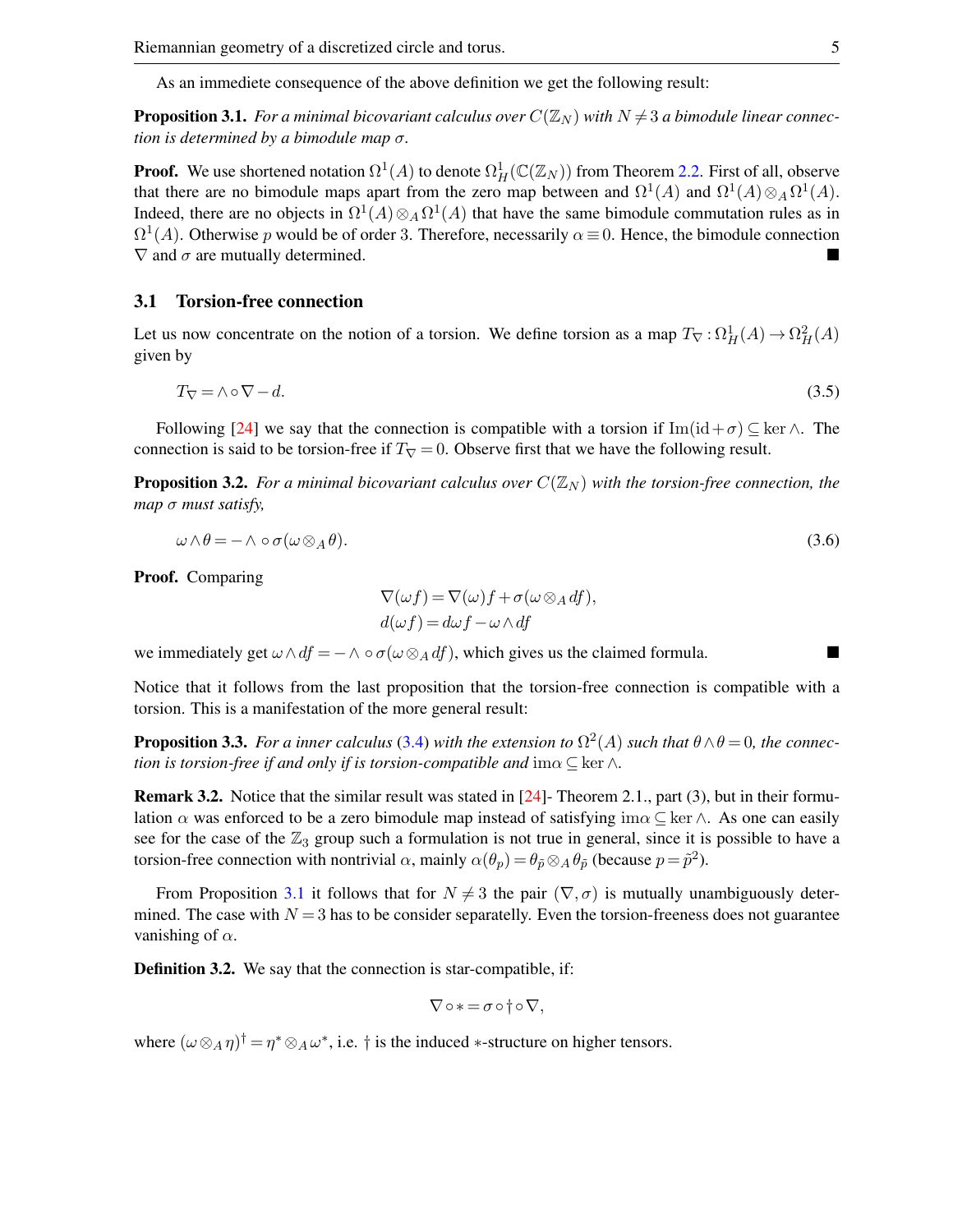**Proposition 3.4.** *The torsion-free bimodule connections over the minimal bicovariant calculi over*  $C(\mathbb{Z}_N)$ *with*  $N \neq 4$  *are determined by a family of functions*  $A_p$ ,  $A_{\tilde{p}}$ ,  $B_p$ ,  $B_{\tilde{p}}$ *, so that*  $\sigma$  *is,* 

$$
\sigma(\theta_p \otimes_A \theta_p) = A_p \theta_p \otimes_A \theta_p,
$$
  
\n
$$
\sigma(\theta_{\tilde{p}} \otimes_A \theta_{\tilde{p}}) = A_{\tilde{p}} \theta_{\tilde{p}} \otimes_A \theta_{\tilde{p}},
$$
  
\n
$$
\sigma(\theta_p \otimes_A \theta_{\tilde{p}}) = B_p (\theta_p \otimes_A \theta_{\tilde{p}} + \theta_{\tilde{p}} \otimes_A \theta_p) - \theta_p \otimes_A \theta_{\tilde{p}}.
$$
  
\n
$$
\sigma(\theta_{\tilde{p}} \otimes_A \theta_p) = B_{\tilde{p}} (\theta_p \otimes_A \theta_{\tilde{p}} + \theta_{\tilde{p}} \otimes_A \theta_p) - \theta_{\tilde{p}} \otimes_A \theta_p.
$$

**Proof.** If follows directly from the fact that  $\sigma$  is a bimodule map,  $p^2 \neq \tilde{p}^2$  for  $N \neq 4$ , and the compatibility condition of  $\sigma$  with the  $\wedge$  [\(3.6\)](#page-4-1).

The assumption for the connection to be compatible with the star structure imposes further restrictions on the functions A and B.

Proposition 3.5. *The connection in the Prop. [3.4](#page-4-2) is star-compatible if and only if the relations below are fulfilled:*

<span id="page-5-1"></span>
$$
(R_g \overline{A_g})(R_{g^{-1}}A_{g^{-1}}) = 1,
$$
  
\n
$$
|B_g - 1|^2 + \overline{B_g}B_{g^{-1}} = 1,
$$
\n(3.7)

*for*  $q \in \{p, \tilde{p}\}.$ 

### 4 Metric

We use here notion of metricity as introduced in [\[5\]](#page-27-11) (see also [\[28\]](#page-28-3)),

**Definition 4.1.** Let  $(\Omega^1_H(A), d)$  be a first order differential calculus over A. We define the metric as a pair, an element

$$
\mathbf{g} = \mathbf{g}^{(1)} \otimes_A \mathbf{g}^{(2)} \in \Omega^1_H(A) \otimes_A \Omega^1_H(A),
$$

and a bimodule map

$$
(\cdot, \cdot) : \Omega^1_H(A) \otimes_A \Omega^1_H(A) \to A
$$

such that the pairing between them is nondegenerate, in the following sense,

$$
(\omega, \mathbf{g}^{(1)})\mathbf{g}^{(2)} = \omega = \mathbf{g}^{(1)}(\mathbf{g}^{(2)}, \omega)
$$
\n(4.1)

for all  $\omega \in \Omega^1_H(A)$ .

**Definition 4.2.** We say that the metric g is compatible with  $\ast$ , if  $g^* = g$ , that is:

$$
\mathbf{g}^* = (\mathbf{g}^{(1)} \otimes_A \mathbf{g}^{(2)})^* = (\mathbf{g}^{(2)})^* \otimes_A (\mathbf{g}^{(1)})^* = \mathbf{g},
$$
  
\n
$$
(\omega^*, \rho^*) = (\rho, \omega)^*, \quad \forall \omega, \rho \in \Omega^1(A).
$$
\n(4.2)

**Definition 4.3.** We say that the metric is compatible with the higher-order differential calculus iff  $g \in$ ker ∧, that is

$$
\wedge \mathbf{g} = \mathbf{g}^{(1)} \wedge \mathbf{g}^{(2)} = 0.
$$

<span id="page-5-0"></span>In our situation, we have: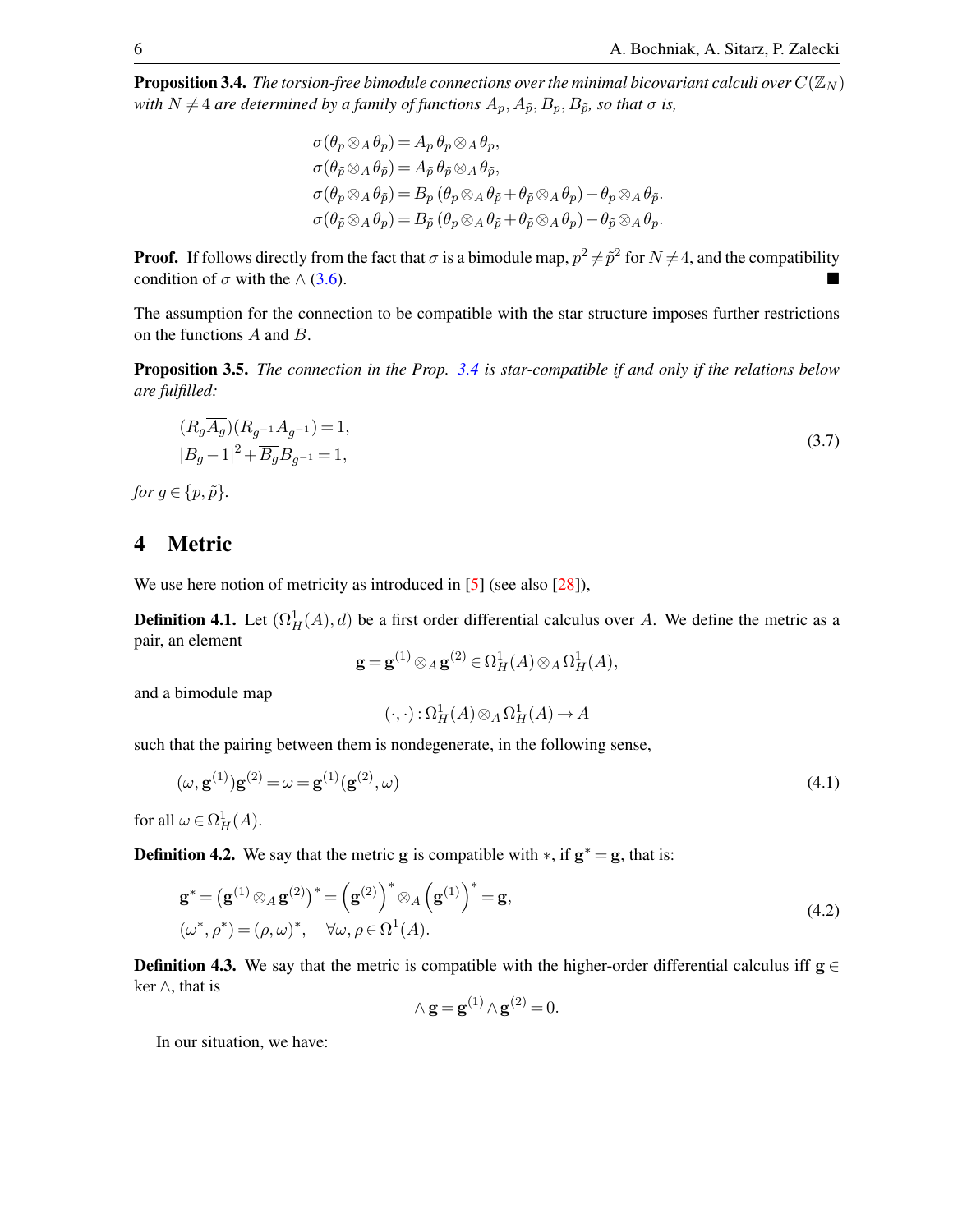**Lemma 4.1.** A nondegenerate metric over the minimal bicovariant calculus over  $C(\mathbb{Z}_N)$  is given by *functions*  $G_p$ *,*  $G_{\tilde{p}}$ *, which are everywhere different from* 0*,* 

$$
\mathbf{g} = G_p \,\theta_p \otimes_A \theta_{\tilde{p}} + G_{\tilde{p}} \,\theta_{\tilde{p}} \otimes_A \theta_p \tag{4.3}
$$

$$
(\theta_a, \theta_b) = \frac{1}{R_{a^{-1}} G_{a^{-1}}} \delta_{a^{-1},b}, \qquad a, b = \{p, \tilde{p}\}.
$$
\n(4.4)

Proof. Since

$$
\theta_g f = (R_{g^{-1}} f)\theta_g,\tag{4.5}
$$

for arbitrary  $f \in \mathbb{C}(G)$ , then we can now analyse the conditions we have from the required properties of a metric g. First, we obviously have

<span id="page-6-0"></span>
$$
f(\rho, \omega) = (\rho, \omega)f, \qquad (\rho f, \omega) = (\rho, f\omega),
$$

and

$$
f(\rho, \omega) = (f\rho, \omega), \qquad (\rho, \omega f) = (\rho, \omega)f,
$$

for every  $f \in \mathbb{C}(G)$  and every  $\rho, \omega \in \Omega^1_H(A)$ . Therefore, we have

$$
f(\theta_i, \theta_j) = (\theta_i, \theta_j) f = (\theta_i, \theta_j f) = (\theta_i, (R_{j-1}f)\theta_j)
$$
  
=  $(\theta_i(R_{j-1}f), \theta_j) = ((R_{i-1}R_{j-1}f)\theta_i, \theta_j) = (R_{i-1}R_{j-1}f)(\theta_i, \theta_j).$ 

Since the right action is free it implies that  $j = i^{-1}$  whenever  $(\theta_i, \theta_j) \neq 0$ . Therefore the bimodule map  $(\cdot, \cdot)$  has to be of the following form

$$
(\theta_a, \theta_b) = \delta_{a^{-1},b} F_a,\tag{4.6}
$$

where  $F_a \in \mathbb{C}(\mathbb{Z}_N)$ . We are now ready to explore conditions that follows from equation [\(4.3\)](#page-6-0). Let us write g in the basis, here  $H = \{p, \tilde{p}\}\,$ ,

$$
\mathbf{g} = \sum_{a,b \in \{p,\tilde{p}\}} \mathbf{g}_{ab} \,\theta_a \otimes_A \theta_b. \tag{4.7}
$$

and consider the condition  $\omega = \mathbf{g}^{(1)}(\mathbf{g}^{(2)}, \omega)$  with  $\omega = \theta_c$ . We have,

$$
\theta_c = \sum_{a,b \in H} \mathbf{g}_{ab} \, \theta_a(\theta_b, \theta_c) = \sum_{a,b \in H} \mathbf{g}_{ab} \, \theta_a F_b \delta_{b,c^{-1}} = \sum_{a \in H} \mathbf{g}_{ac^{-1}} \, \theta_a F_{c^{-1}}.
$$
\n(4.8)

The equality holds if an only if:

$$
\mathbf{g}_{ac^{-1}}R_{a^{-1}}(F_{c^{-1}}) = \delta_{a,c}.\tag{4.9}
$$

Taking  $a = c$  we immediately obtain the claimed result.

Corollary 4.1. *If the metric in the Lemma [4.1](#page-5-0) is also compatible with the higher-order differential calculus (i.e.*  $\wedge$ **g** = 0), then it can be described by the only one function  $G := G_p = G_{\tilde{p}}$ .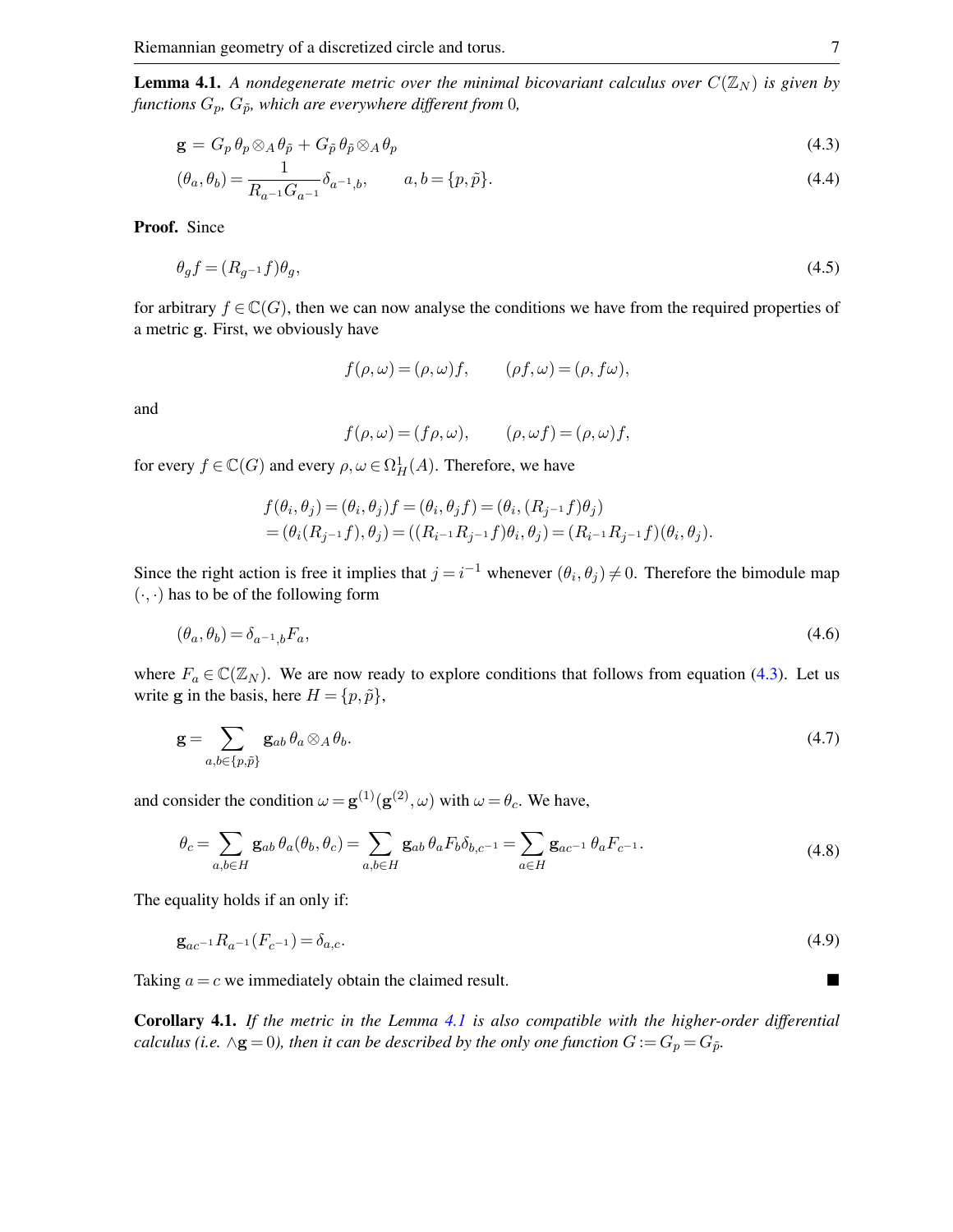It follows immediately that g is a central element in  $\Omega^1_H(A) \otimes_A \Omega^1_H(A)$  and we can compute both contractions of the metric, that is not only  $(g^{(1)}, g^{(2)})$  but also  $(g^{(2)}, g^{(1)})$  make sense. We have,

$$
(\mathbf{g}^{(1)}, \mathbf{g}^{(2)}) = G_p(\theta_p, \theta_{\tilde{p}}) + G_{\tilde{p}}(\theta_{\tilde{p}}, \theta_p) = \frac{G_p}{R_{\tilde{p}}G_{\tilde{p}}} + \frac{G_{\tilde{p}}}{R_pG_p},
$$
  
\n
$$
(\mathbf{g}^{(2)}, \mathbf{g}^{(1)}) = (\theta_{\tilde{p}}, G_p\theta_p) + (\theta_p, G_{\tilde{p}}\theta_{\tilde{p}}) = (R_pG_p)\frac{1}{R_pG_p} + (R_{\tilde{p}}G_{\tilde{p}})\frac{1}{R_{\tilde{p}}G_{\tilde{p}}} = 2.
$$
\n(4.10)

**Definition 4.4.** The metric is right-invariant if  $R_h(\mathbf{g}) = \mathbf{g}$  (resp. left-invariant if  $L_h(\mathbf{g}) = \mathbf{g}$ ), for every  $h \in G$ , where we have used the unique extension of right (resp. left) translations to the whole differential algebra, so that

<span id="page-7-0"></span>
$$
R_g(df) = d(R_g f), \qquad \text{(resp.} \quad L_g(df) = d(L_g f)).
$$

**Lemma 4.2.** *The metric* **g** *is left-invariant if and only if for every*  $g \in \{p, \tilde{p}\}, G_p = const.$  A nondegenerate *metric is*  $*$ *-compatible iff for the metric coefficients are real,*  $G_g = G_g^*$ *.* 

Finally let us see when a \*-compatible metric defines a norm on the module of one-forms.

<span id="page-7-1"></span>Lemma 4.3. *Let us define:*

$$
\langle \cdot, \cdot \rangle : \Omega^1(A) \otimes_A \Omega^1(A) \to A; \qquad \langle \omega_1, \omega_2 \rangle := (\omega_1^*, \omega_2).
$$

*If all*  $G_g$  are real and negative then  $\Omega^1(A)$  equipped with  $\langle \cdot, \cdot \rangle$  is a Hilbert  $C^*$ -module over A.

**Proof.** The defined map is sesquilinear (right  $\mathbb{C}$ -linear, left antilinear) and satisfies

$$
\langle \omega_1 a_1, \omega_2 a_2 \rangle = a_1^* \langle \omega_1, \omega_2 \rangle a_2,
$$

for every  $a_1, a_2 \in A$  and all  $\omega_1, \omega_2 \in \Omega^1(A)$ . Furthermore, if  $g = g^*$  then also  $\langle \omega_1, \omega_2 \rangle^* = \langle \omega_2, \omega_1 \rangle$ and  $\langle \omega, \omega \rangle \ge 0$  if all  $G_g$  are negative-valued. Moreover, in such a case  $\langle \omega, \omega \rangle = 0$  iff  $\omega = 0$ . To sum up, for  $g = g^*$  with negative-valued  $G_g$ , we indeed have a pre-Hilbert module structure. Therefore,  $\|\omega\| := \|\langle \omega, \omega \rangle\|^{\frac{1}{2}}$  defines a norm on  $\Omega^1(A)$ , making its completion (which in a finite-dimensional case is  $\Omega^1(A)$ ) a Hilbert C<sup>\*</sup>-module over A.

### 5 Metric compatibility condition

Let us now concentrate on the metric compatibility condition for a bimodule linear connection over the minimal bicovariant calculus on  $C(\mathbb{Z}_N)$ . Although we shall later concentrate on the solutions that correspond to the real-valued metrics that provide nondegenerate scalar products over  $\Omega^1$ , we solve the metric compatibility problem in all generality.

**Definition 5.1.** A linear connection ( $\nabla$ ,  $\sigma$ ) is compatible with the metric g if

$$
(\nabla \otimes \mathrm{id})\mathbf{g} + (\sigma \otimes \mathrm{id})(\mathrm{id} \otimes \nabla)\mathbf{g} = 0. \tag{5.1}
$$

Before we proceed with the conditions for the general  $\mathbb{Z}_N$  case,  $N > 4$ , let us consider a much simpler case of  $N = 2$ .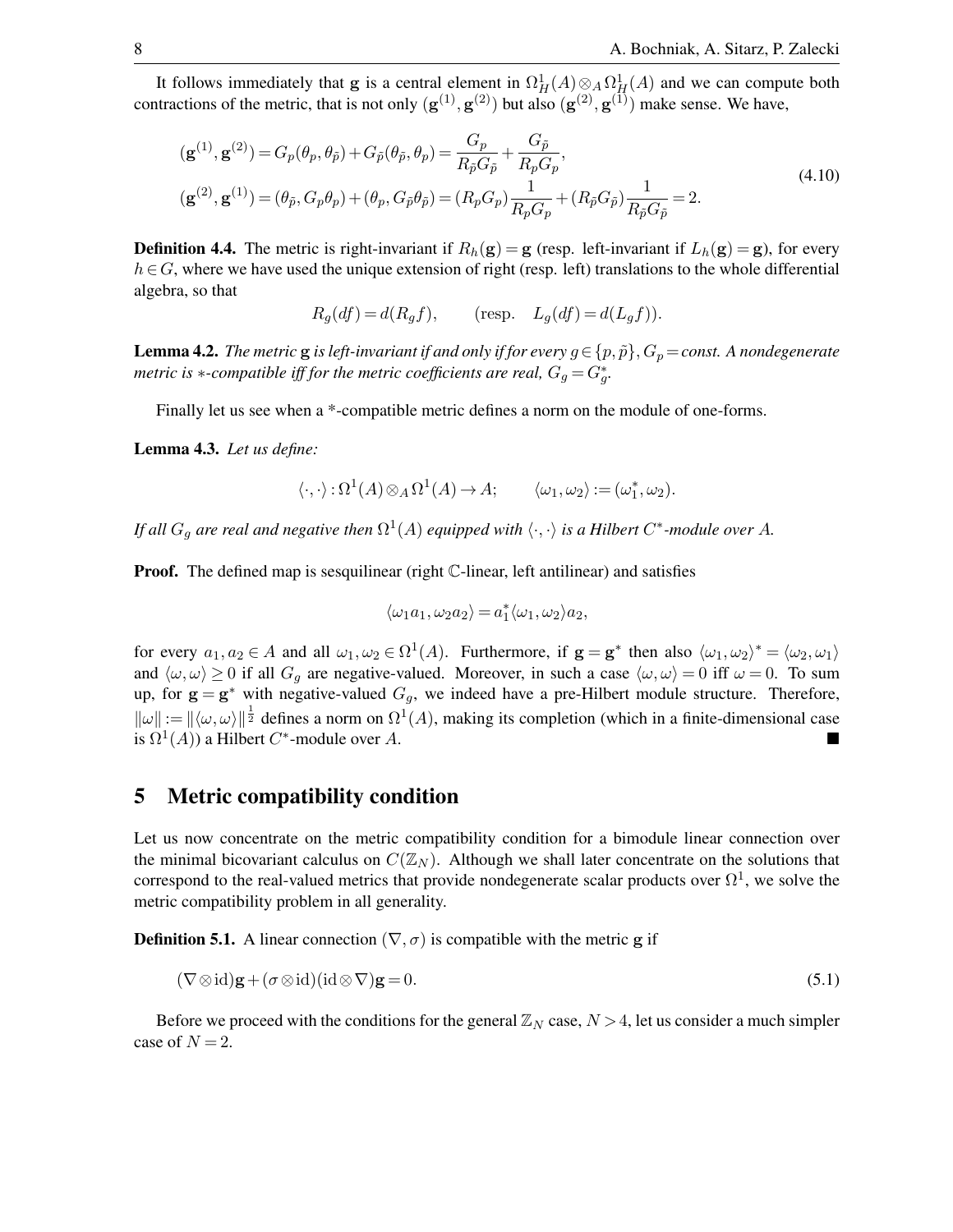**Example 5.1** (Levi-Civita bimodule connections for  $\mathbb{Z}_2$ ). In the case of  $\mathbb{Z}_2$ , we have  $p = \tilde{p}$  and therefore the entire connection is determined by one function  $S$ :

$$
\nabla(\theta_p) = (S-1)\theta_p \otimes_A \theta_p, \qquad \sigma(\theta_p \otimes_A \theta_p) = S \theta_p \otimes_A \theta_p,
$$

the metric is given by  $G \theta_p \otimes_A \theta_p$  and the metric compatibility then reads:

$$
(G - R_p G) + G(S - 1) + GS(R_p(S) - 1) = 0.
$$

Using notation  $G_0 = G(e), G_1 = G(p)$  and  $S_0, S_1$  for the respective values of S we have

$$
G_0 - G_1 + G_0(S_0 - 1) + G_0S_0(S_1 - 1) = 0,
$$

and

$$
G_1 - G_0 + G_1(S_1 - 1) + G_1S_1(S_0 - 1) = 0.
$$

The above system of equations is equivalent to the following two

$$
G_1 = G_0 S_0 S_1, \qquad G_0 = G_1 S_1 S_0,
$$

which lead to  $G_1 = \pm G_0$  and

$$
S_0 S_1 = \pm 1.
$$

Observe that even in the case of constant metric we can have a one-parameter family of torsion-free, metric compatible connections given by:

<span id="page-8-0"></span>
$$
S_0 = z, \qquad S_1 = \frac{1}{z}.
$$

**Theorem 5.1.** For the torsion-free bimodule connection for the minimal bicovariant calculus over  $\mathbb{Z}_N$ *with* N > 4 *the metric compatibility conditions takes the following form:*

$$
G_g(R_g - 1B_g - 1)A_g = R_{g-1}G_g,
$$
  
\n
$$
G_{g-1}(R_gB_g - 1)B_{g-1} + G_g(B_g - 1)(R_{g-1}A_{g-1}) = 0,
$$
  
\n
$$
R_gG_g = G_{g-1}(R_gB_g - 1)(B_{g-1} - 1) + G_gB_g(R_{g-1}A_{g-1}),
$$
\n(5.2)

*for*  $g = p, \tilde{p}$ *.* 

Proof. First, notice that

$$
(\nabla \otimes id)\mathbf{g} = (G_p A_p - R_{\tilde{p}} G_p)\theta_p \otimes_A \theta_p \otimes_A \theta_{\tilde{p}} + (G_{\tilde{p}} B_{\tilde{p}} - R_{\tilde{p}} G_{\tilde{p}})\theta_p \otimes_A \theta_{\tilde{p}} ++ G_{\tilde{p}} (B_{\tilde{p}} - 1)\theta_{\tilde{p}} \otimes_A \theta_p \otimes_A \theta_p + G_p (B_p - 1)\theta_p \otimes_A \theta_{\tilde{p}} \otimes_A \theta_{\tilde{p}} ++ (G_{\tilde{p}} A_{\tilde{p}} - R_p G_{\tilde{p}})\theta_{\tilde{p}} \otimes_A \theta_{\tilde{p}} \otimes_A \theta_p + (G_p B_p - R_p G_p)\theta_{\tilde{p}} \otimes_A \theta_p \otimes_A \theta_{\tilde{p}}.
$$

On the other hand:

$$
(\sigma \otimes id)(id \otimes \nabla) \mathbf{g} = G_p (R_{\tilde{p}} B_{\tilde{p}} - 1) A_p \theta_p \otimes_A \theta_p \otimes_A \theta_{\tilde{p}} + G_{\tilde{p}} (R_p B_p - 1) A_{\tilde{p}} \theta_{\tilde{p}} \otimes_A \theta_{\tilde{p}} \otimes_A \theta_p +
$$
  
+ 
$$
[G_p (R_{\tilde{p}} B_{\tilde{p}} - 1) (B_p - 1) + G_{\tilde{p}} B_{\tilde{p}} (R_p A_p - 1)] \theta_p \otimes_A \theta_{\tilde{p}} \otimes_A \theta_p +
$$
  
+ 
$$
[G_{\tilde{p}} (R_p B_p - 1) (B_{\tilde{p}} - 1) + G_p B_p (R_{\tilde{p}} A_{\tilde{p}} - 1)] \theta_{\tilde{p}} \otimes_A \theta_p \otimes_A \theta_{\tilde{p}} +
$$
  
+ 
$$
[G_p (R_{\tilde{p}} B_{\tilde{p}} - 1) B_p + G_{\tilde{p}} (B_{\tilde{p}} - 1) (R_p A_p - 1)] \theta_{\tilde{p}} \otimes_A \theta_p \otimes_A \theta_p +
$$
  
+ 
$$
[G_{\tilde{p}} (R_p B_p - 1) B_{\tilde{p}} + G_p (B_p - 1) (R_{\tilde{p}} A_{\tilde{p}} - 1)] \theta_p \otimes_A \theta_{\tilde{p}} \otimes_A \theta_{\tilde{p}}.
$$

Taking the sum of these two expressions we get the final result.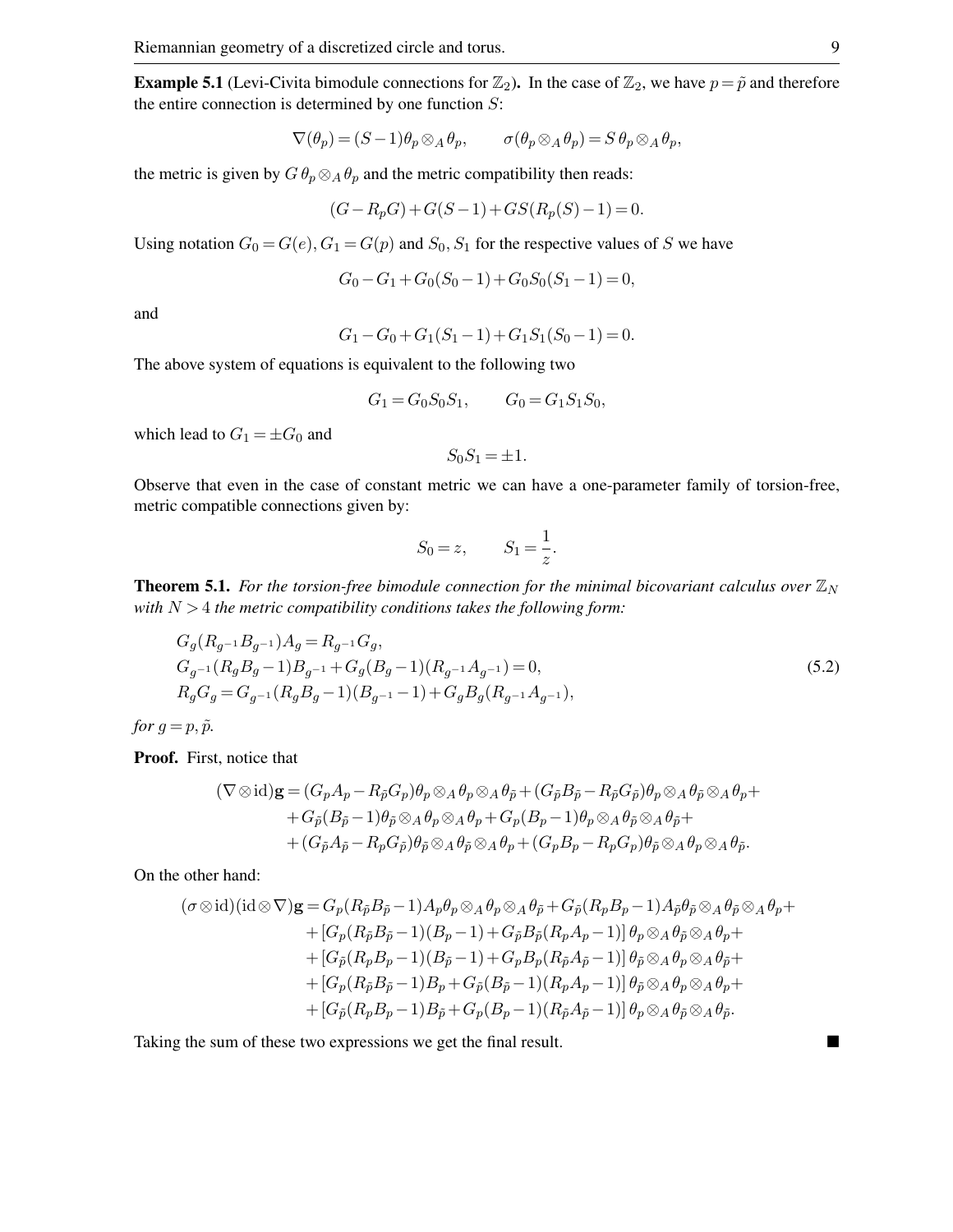Let us now solve the system of equations [\(5.2\)](#page-8-0). To start we substitute  $A_g = a_g + 1$  and  $B_g = b_g + 1$ , then the equations read:

$$
R_{g^{-1}}G_g = G_g(1 + a_g)(1 + R_{g^{-1}}b_{g^{-1}}),
$$
  
\n
$$
G_g b_g(1 + R_{g^{-1}}a_{g^{-1}}) + G_{g^{-1}}(R_g b_g)(1 + b_{g^{-1}}) = 0,
$$
  
\n
$$
R_g G_g = G_g(1 + b_g)(1 + R_{g^{-1}}a_{g^{-1}}) + G_{g^{-1}}b_{g^{-1}}(R_g b_g).
$$
\n(5.3)

for  $g = p, \tilde{p}$ .

Introducing  $X_g = \frac{R_g G_g}{G}$  $\frac{G_{g}G_{g}}{G_{g-1}}$  and combining the first and the third equation we obtain

$$
b_{g^{-1}}(R_g b_g) = X_g - R_{g^{-1}} X_g. \tag{5.4}
$$

As the left-hand side is unchanged when we replace g by  $g^{-1}$  and act on the result with  $R_g$ , we obtain

$$
X_g - R_{g^{-1}} X_g = R_g \left( X_{g^{-1}} - R_g X_{g^{-1}} \right), \tag{5.5}
$$

Since  $X_g$  satisfies:

<span id="page-9-3"></span><span id="page-9-2"></span><span id="page-9-0"></span>
$$
R_g X_{g^{-1}} = \frac{1}{X_g},
$$

we obtain:

$$
X_g-R_{g^{-1}}X_g=\frac{1}{X_g}-R_g\frac{1}{X_g},
$$

which leads to:

$$
X_g + R_g \frac{1}{X_g} = R_{g^{-1}} \left( X_g + R_g \frac{1}{X_g} \right),
$$

and as a result

$$
X_g + \frac{1}{R_g X_g} = c = \text{const.}\tag{5.6}
$$

Notice that the above relation is, effectively equivalent to  $(g^{(1)}, g^{(2)}) = c$ , which means that in this case both contractions as computed in [\(4.10\)](#page-7-0) are constant.

Writing explicitly  $X_p, X_{\tilde{p}}$  as functions over  $\mathbb{Z}_N$ , the relation [\(5.6\)](#page-9-0) can be reformulated in the form of the following recurrence system, here for simplicity we denote the function  $X_p$  as f and choose  $p = 1$  $(\text{so } \tilde{p} = -1),$ 

$$
\begin{cases}\n(c - f(n))f(n+1) = 1, \\
f(0) = f(N),\n\end{cases}
$$
\n(5.7)

for a function  $f : \mathbb{N} \to \mathbb{C}$ . Note that we can equivalently choose the equation for  $X_{\tilde{p}}$  (denote this function as F) but this corresponds to the choice of  $-1$  as the generator of  $\mathbb{Z}_N$  and therefore give the equations,

$$
\begin{cases}\n(c - F(n))F(n-1) = 1, \\
F(0) = F(N),\n\end{cases}
$$
\n(5.8)

which is equivalent to  $(5.7)$  since

<span id="page-9-1"></span>
$$
F(n) = \frac{1}{f(n-1)}.
$$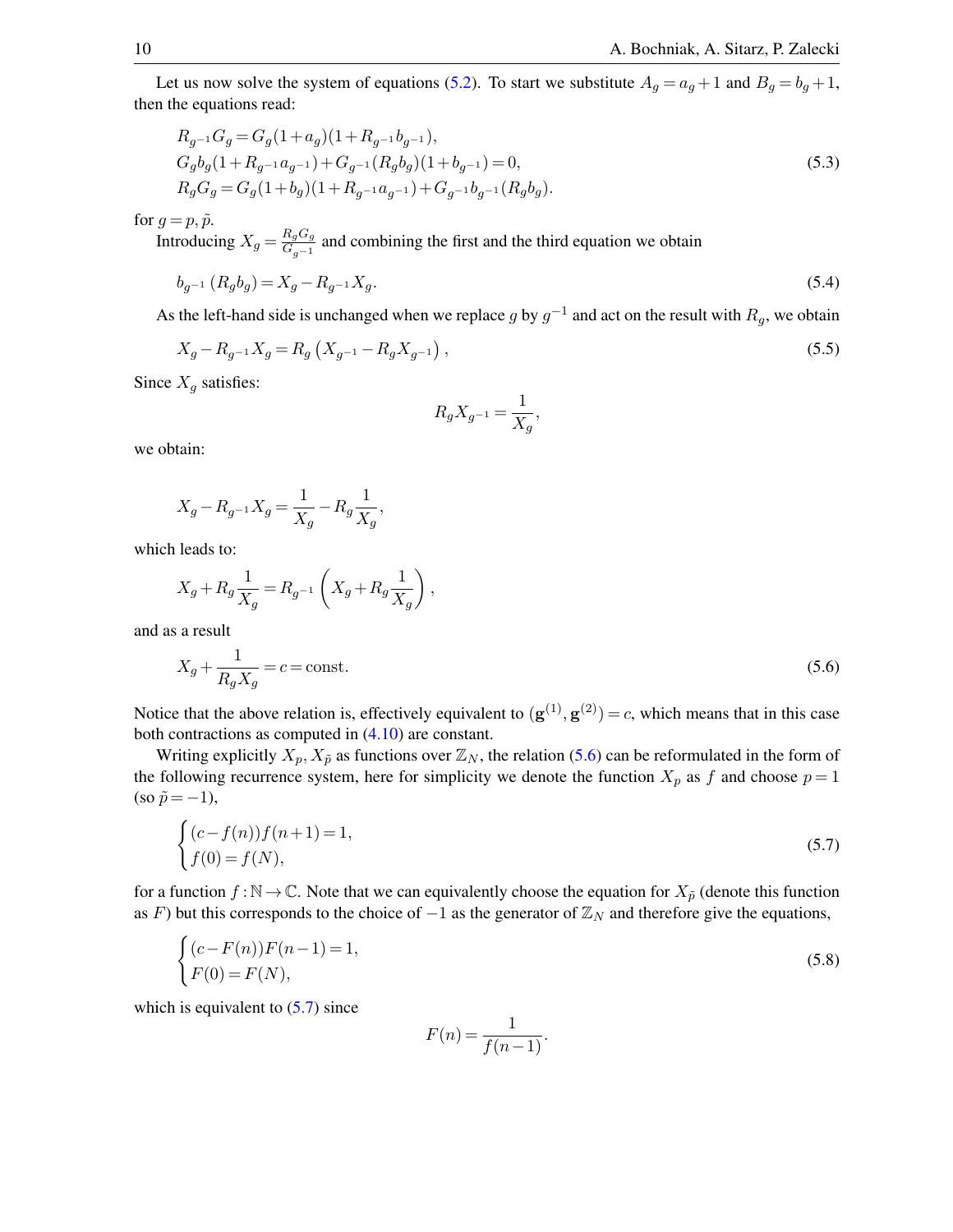#### 5.1 Solving the recurrence relation

We begin with solving the following recurrence equation [\(5.7\)](#page-9-1). First, let us choose  $\gamma$  such that  $(c-\gamma)\gamma =$ 1. There are two possible solutions of this equation,

$$
\gamma_{\pm}=\frac{1}{2}\left(c\pm\sqrt{c^2-4}\right),
$$

which may be, in general, complex numbers and are mutual inverses, that is  $\gamma = (\gamma_+)^{-1}$ . Fixing one root  $\gamma$  we define  $f(n) = k(n) + \gamma$ , so that the equation we have to solve reduces to an equivalent one,

$$
k(n)k(n+1) = \frac{1}{\gamma}k(n+1) - \gamma k(n).
$$
\n(5.9)

Since  $\gamma \neq 0$  then we either have  $k \equiv 0$  or all  $k(n)$  are different from 0. In the first case we have a constant (trivially periodic) solution,

 $f(n) = \gamma$ ,

whereas in the second case we set  $h(n) = \frac{1}{k(n)}$  and obtain

$$
h(n+1) = \frac{1}{\gamma^2}h(n) - \frac{1}{\gamma}.
$$
\n(5.10)

The above relation has a solution,

$$
h(n) = \begin{cases} \frac{\gamma}{\gamma^2 - 1} \left( H^2 \gamma^{-2n - 2} - 1 \right), & \gamma^2 \neq 1; \\ H^2 - n\gamma, & \gamma^2 = 1, \end{cases} \tag{5.11}
$$

where  $H<sup>2</sup>$  is an arbitrary constant up to the following restrictions:

<span id="page-10-0"></span>
$$
\gamma^{2} \neq 1: \quad H^{2} \neq \gamma^{2k+2}, \ k \in \{0, \ldots, N-1\},
$$
  

$$
\gamma^{2} = 1: \qquad \gamma^{-1} H^{2} \notin \{0, 1, \ldots, N-1\}.
$$

Before we pass to f observe that in the case  $\gamma^2 = 1$  we cannot have a periodic solution for h, since  $h(0) = h(N)$  enforces  $\gamma = 0$ , which contradicts our starting point. If  $\gamma^2 \neq 1$  the periodicity condition is

$$
h(0) = \frac{\gamma}{\gamma^2 - 1} \left( H^2 \gamma^{-2} - 1 \right) = \frac{\gamma}{\gamma^2 - 1} \left( H^2 \gamma^{-2N - 2} - 1 \right) = h(N),
$$

which is possible only if  $\gamma^{2N} = 1$  or  $H = 0$ . The solution with  $H = 0$  is nothing else as a constant solution with  $\gamma^{-1}$  (corresponding to the other choice of the root of the equation  $(c-\gamma)\gamma = 1$ ).

We can write explicit form of a non-constant (i.e. with  $H \neq 0$ ) solution for f:

$$
f(n) = \frac{H\gamma^{-n} - H^{-1}\gamma^n}{H\gamma^{-n-1} - H^{-1}\gamma^{n+1}}.
$$
\n(5.12)

This form of the solution is very convenient, as it is easy to verify the multiplication property for  $f$ :

$$
\prod_{n=0}^{N-1} f(n) = \frac{H - H^{-1}}{H\gamma^{-N} - H^{-1}\gamma^N} = \gamma^N,
$$
\n(5.13)

where we have used  $\gamma^{2N} = 1$ . Note that this holds as well for the constant solution  $f(n) = \gamma$ .

There are  $2N - 2$  possible values of  $\gamma$  giving non-constant periodic solutions for f, however, since  $c = \gamma + \gamma^{-1}$ , both  $\gamma$  and  $\gamma^{-1}$  result in the same value of c, so that there are only  $N-1$  possible values of c, for which there exist non-constant solutions. Since  $\gamma^{2N} = 1$  those c are real.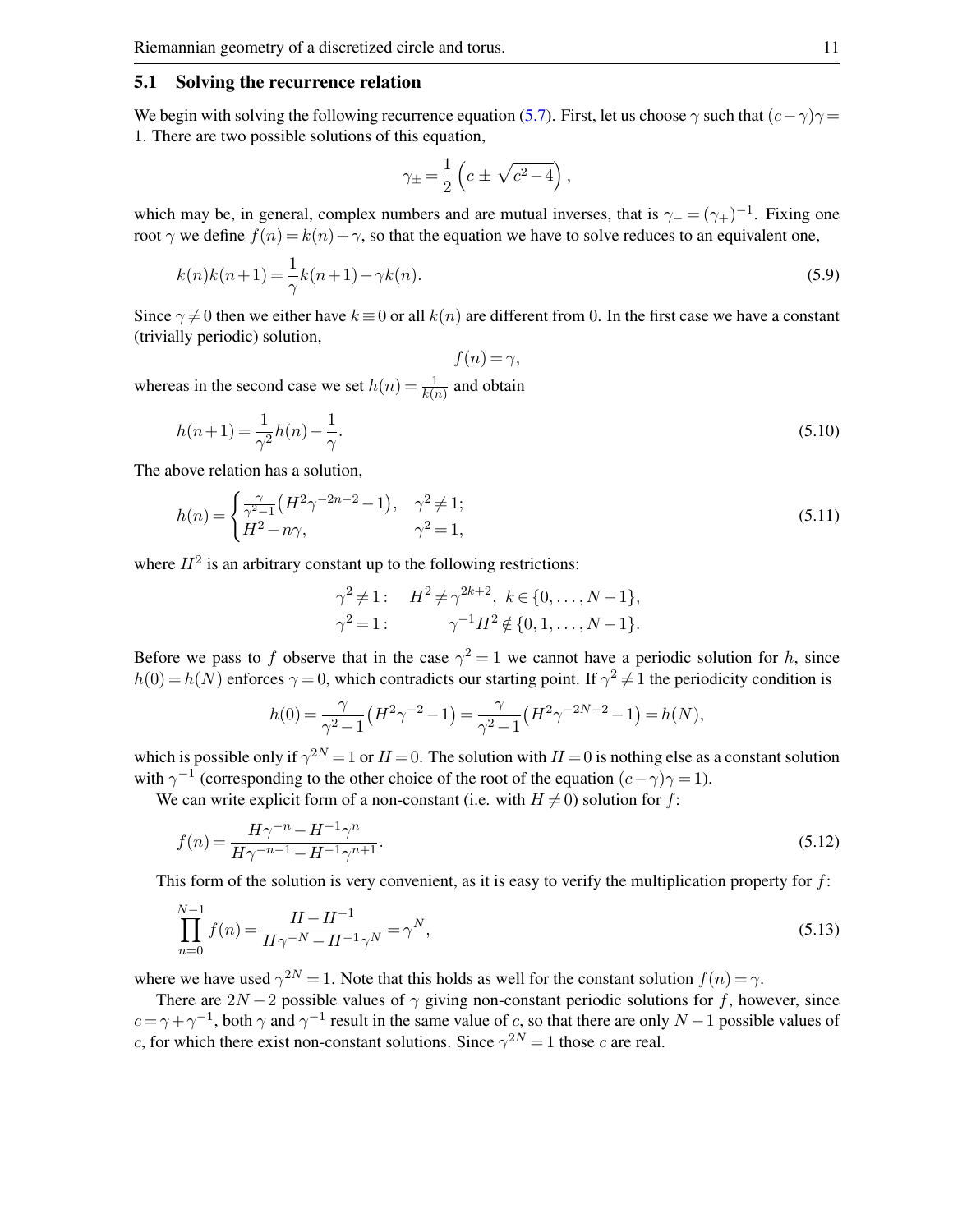#### 5.1.1 The real-valued solutions

As we are interested in real metrics  $G_q$ , we consider real-valued solutions of the above recurrence system. It immediately follows from [\(5.12\)](#page-10-0) that non-constant real solutions exist only for  $|H| = 1$ , i.e. for  $H = e^{i\phi}$ with some  $\phi$ . Using the fact that  $\gamma$  satisfies  $\gamma^{2N} = 1$ ,  $\gamma^2 \neq 1$  and  $H^2 \neq \gamma^{2n+2}$ ,  $n \in \mathbb{Z}$ , we can choose  $\gamma = e^{\pi i \frac{l}{N}}$  and obtain a set of solutions, parametrised by  $l = 1, ..., N - 1, N + 1, ... 2N - 1$ ,

$$
f_{l,\phi}(n) = \cos\left(\frac{\pi l}{N}\right) + \sin\left(\frac{\pi l}{N}\right)\cot\left(\phi - \frac{\pi l}{N}(n+1)\right). \tag{5.14}
$$

Some of the solutions are, however, repeated as  $f_{2N-l,\phi} = f_{l,-\phi}$ . Moreover, for such  $\gamma$  we have  $c =$  $2\cos\left(\frac{\pi l}{N}\right)$  $\frac{\pi l}{N}$ ). Note that although we have excluded the case  $\gamma^2 = 1$ , the above formula recovers some of the constant real solutions, which arise for  $l = 0$  ( $f(n) = 1$ ) and  $l = N$  ( $f(n) = -1$ ), so in fact we can extend the range of l also into  $l = 0$  and  $l = N$ . It is also easy to see that in case of the real nonconstant solutions  $X_p$  cannot be a positive function. Finally, let us observe that in case we do not demand reality of the metric, the formula above is still valid but with  $\phi$  allowed to be an arbitrary complex number.

#### 5.1.2 The coefficients of the linear connection

In the next step we are going to solve the system of equations following from [\(5.3\)](#page-9-2) without restricting ourselves to real solutions of  $X_q$ . Using the first and second equation and [\(5.4\)](#page-9-3) we obtain a linear dependence between  $b_g$  and  $a_{g^{-1}}$ :

$$
G_{g^{-1}}\left(R_g b_g + X_g\right) = G_g\left(1 + R_{g^{-1}} a_{g^{-1}}\right). \tag{5.15}
$$

Reintroducing  $1+R_{q-1}a_{q-1}$  into the first equation we have:

$$
R_{g^{-1}}X_g = (1 + b_g)(X_g + R_g b_g),\tag{5.16}
$$

which, after splitting  $X_q + R_q b_q$  into  $(X_q - 1) + R_q(1 + b_q)$ , is equivalent to

$$
R_g(1+b_g) = 1-X_g + \frac{R_{g^{-1}}X_g}{1+b_g}.
$$

Note that  $1+b_g$  cannot vanish at any point since  $X_g$  cannot vanish at any point, so we can divide both sides by it. Next, substituting

<span id="page-11-0"></span>
$$
Y_g = \frac{1 + b_g}{R_{g^{-1}} X_g} + 1,
$$

we obtain:

$$
R_g Y_g = \frac{1}{X_g} \frac{Y_g}{Y_g - 1}.
$$

This has an obvious solution  $Y_g \equiv 0$ , which gives:

$$
b_g = -R_{g^{-1}} X_g - 1,
$$

and apart from this solution  $Y_g$  must be invertible at each point. Then, take  $y_g = (Y_g)^{-1}$  to obtain:

$$
R_{g}y_{g} = X_{g} (1 - y_{g}).
$$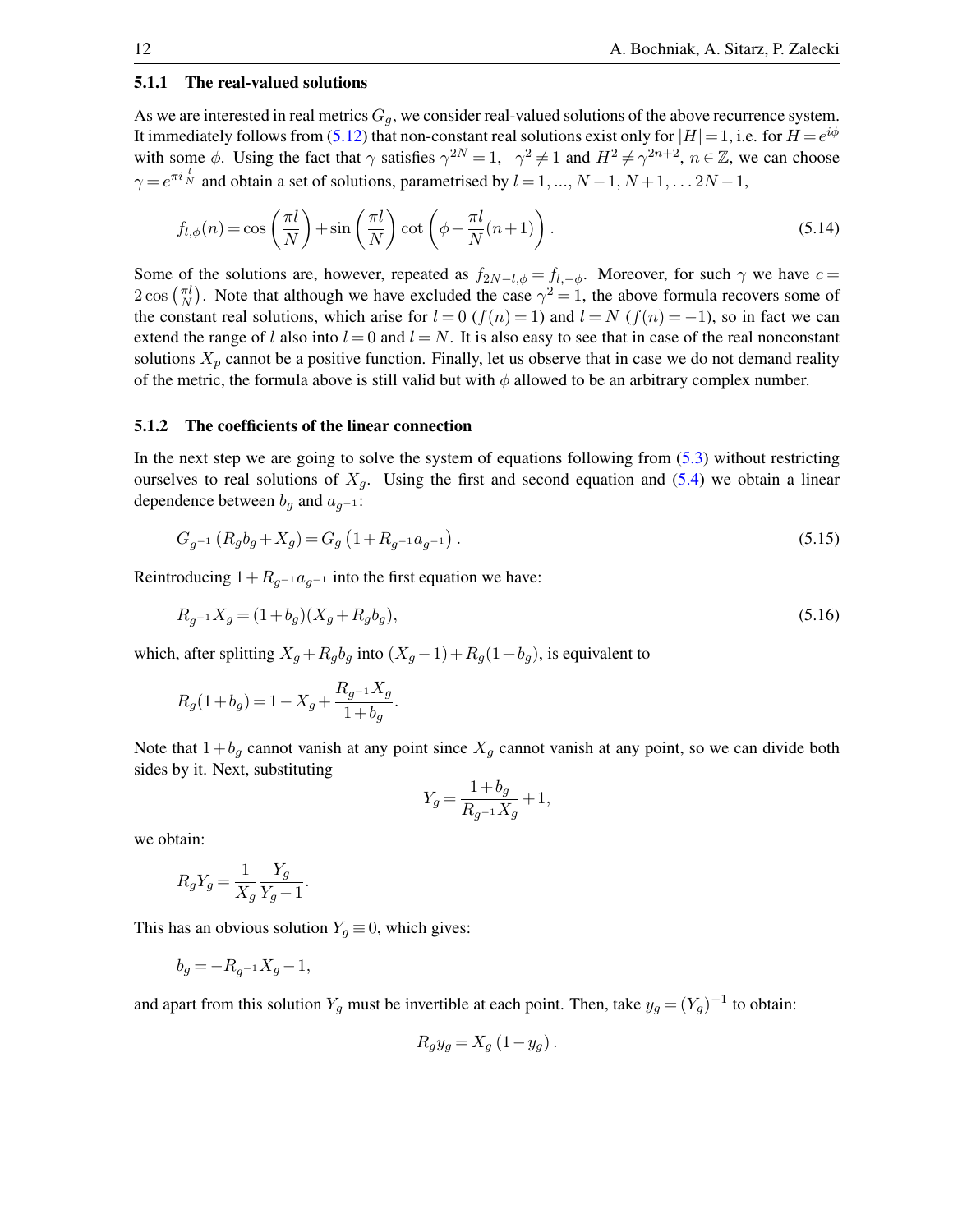To solve this equation it is sufficient to find just one solution  $y_g^0$  of the inhomogeneous equation and a family of solutions of the homogeneous equation:

$$
R_g y_g^{\text{hom}} = -y_g^{\text{hom}} X_g.
$$

The first problem is solved explicitly by verifying that

$$
y_g^0 = \frac{1}{c+2} \left( 1 + R_{g^{-1}} X_g \right),
$$

provided that  $c \neq -2$ . We shall discuss the special case  $c = -2$  later.

Next, we solve the homogeneous equation. It is easy to see that all solutions are parametrised by a multiplicative constants  $\kappa_p$ ,  $\kappa_{\tilde{p}}$ ,

$$
y_p^{\text{hom}}(n) = \kappa_p \left( -1 \right)^n \prod_{k=0}^{n-1} X_p(k), \tag{5.17}
$$

$$
y_{\tilde{p}}^{\text{hom}}(n) = \kappa_{\tilde{p}} (-1)^n \prod_{k=0}^{n-1} X_p(k) = \frac{\kappa_{\tilde{p}}}{\kappa_p} y_p^{\text{hom}}(n).
$$
 (5.18)

for  $n \in \mathbb{Z}_N$ , where  $\kappa_g$  are such that  $y_g^{\text{hom}} + y_g^0 \neq 0$ , since we require  $y_g$  to be invertible.

Observe that for the function  $y_g$  to be periodic we need to have:

<span id="page-12-0"></span>
$$
\kappa_g(-1)^N \prod_{k=0}^{N-1} X_g(k) = \kappa_g,
$$

which, after taking into account that the product of all  $X_g(k)$  in the non-constant case is  $\gamma^N$  gives us:

$$
\gamma^N = (-1)^N, \qquad \text{or} \qquad \kappa_g = 0,
$$

further restricting the possible solutions for  $X_q$ , which then must be parametrised by an integer  $l =$  $0, 1, \ldots 2N-1$  such that  $N+l$  is always even. From now on we will always assume that  $N+l$  is even, and proceed with the further analysis.

If we have  $X_g = \text{const}$  then either  $\kappa_g = 0$  or  $X_g^N = (-1)^N$ . For real-valued solutions it restricts constant  $X_q$  to be −1, or, for even N, to be 1. But since here  $c \neq -2$  the first possibility is not allowed.

Finally we go back to the case  $c = -2$ , for which there exists only the constant solution  $X_g = -1$ . In this case the equation for  $b_g$  reduces to

$$
R_g(1+b_g)+\frac{1}{1+b_g}=2,
$$

which, as we already know from the previous subsection, has only one periodic solution  $b<sub>q</sub> = 0$ . To summarize, we have three possible cases:

•  $X_g = -1$ .

In this case  $b_g = 0$ .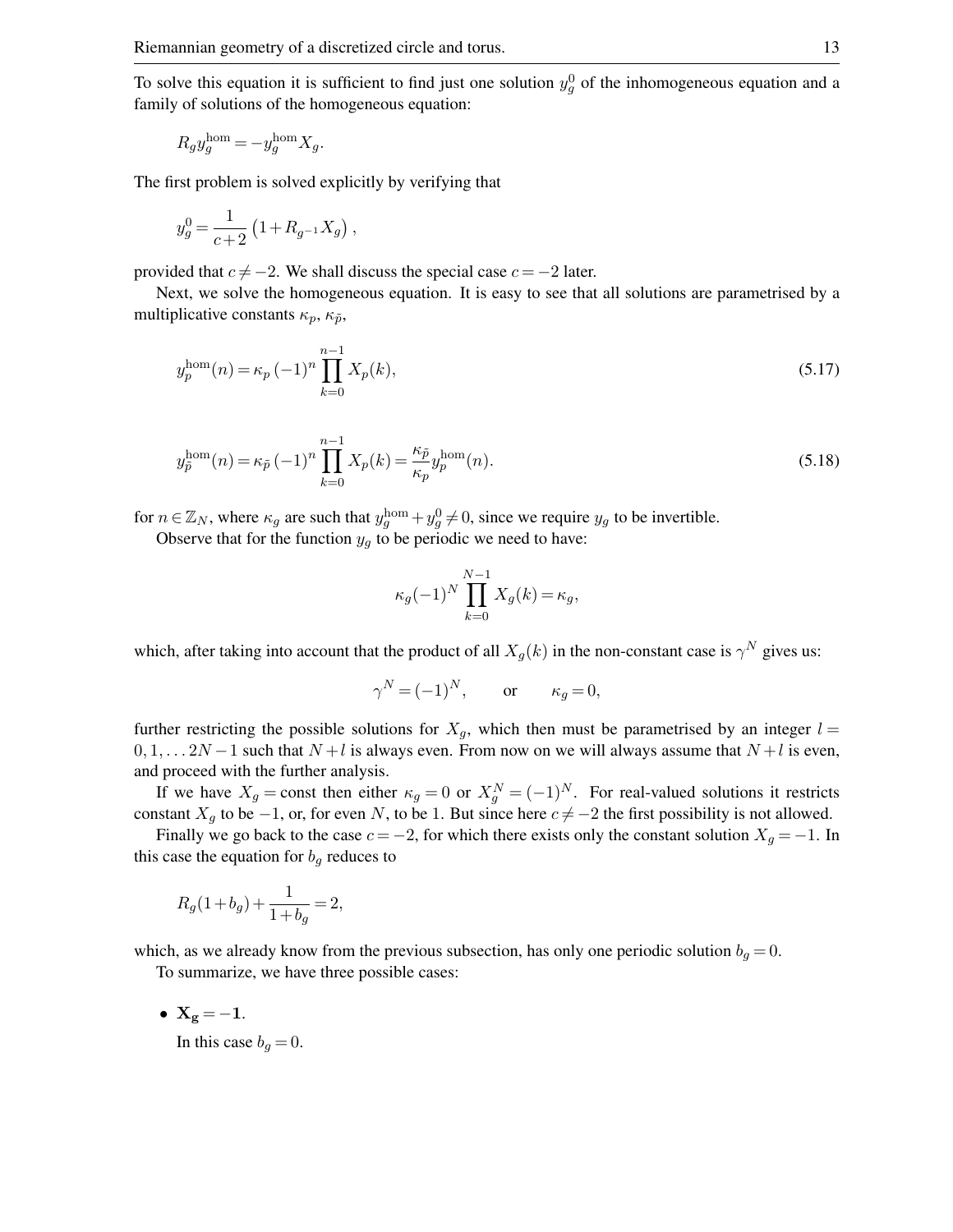•  $X_g = const = \gamma, \gamma \neq -1$  and  $\gamma^N \neq (-1)^N$ 

In this case the only periodic solutions are constant ones with  $b_q = 0$  or  $b_q = -1 - \gamma$ , however, from [\(5.4\)](#page-9-3) we see that at least one of  $b_g$ ,  $b_{g^{-1}}$  must be 0, so we have three possible solutions:  $b_g = b_{g^{-1}} = 0$ , or  $b_g = 0$  and  $b_{g^{-1}} = -1 - \frac{1}{\gamma}$  $\frac{1}{\gamma}$ , or  $b_g = -1 - \gamma$  and  $b_{g^{-1}} = 0$ .

•  $X_g \neq \text{const}$  or  $X_g = \gamma$  with  $\gamma^N = (-1)^N$  and  $\gamma \neq -1$ .

In this case, combining the results, we have two possibilities

$$
b_g = \begin{cases} -1 - R_{g^{-1}} X_g & (5.19) \\ \frac{(c+2) R_{g^{-1}} X_g}{1 + R_{g^{-1}} X_g + (c+2) y_g^{\text{hom}}} - R_{g^{-1}} X_g - 1. \end{cases}
$$

where  $y_g^{\text{hom}}$  is expressed in [\(5.17\)](#page-12-0).

Now, what is left in the last case is the compatibility with [\(5.4\)](#page-9-3). Indeed, although we had determined possible solutions for  $b_g$  and  $b_{g^{-1}}$  we must further check whether they are related with each other through [\(5.4\)](#page-9-3). First observe that if  $b_g$  is of the first type, then from (5.4) it follows that the solution for  $b_{g^{-1}}$  is,

$$
b_g = -1 - R_{g^{-1}} X_g, \qquad b_{g^{-1}} = -\frac{X_g - c + \frac{1}{X_g}}{1+X_g}.
$$

The last expression for  $b_{q^{-1}}$  can be rewritten as

<span id="page-13-0"></span>
$$
\frac{c+2}{X_g+1} - \frac{1+X_g}{X_g},
$$

which is the solution of the second type with the homogeneous part vanishing. Similarly, inserting the solution for  $b_g$  of the second type with  $y_g^{\text{hom}} = 0$  to [\(5.4\)](#page-9-3), we end up with the solution for  $b_{g^{-1}}$  of the first type.

Our goal is to establish a relation between  $y_{g^{-1}}^{\text{hom}}$  and  $y_g^{\text{hom}}$ . We have already discussed cases with vanishing homogeneous parts, and have shown that they are coupled, in the aforementioned sense, to the solutions of the first kind, so from now on we assume that for both g and  $g^{-1}$  we have a solution for b of the second type and with  $y^{\text{hom}} \neq 0$ .

Inserting these two solutions into  $(5.4)$  we end up with

$$
y_{g^{-1}}^{\text{hom}}\left(R_g y_g^{\text{hom}}\right) = \frac{X_g - R_{g^{-1}} X_g}{(c+2)^2}.
$$
\n(5.20)

Using  $(5.17)$  we can write  $(5.20)$  as:

$$
\left(\kappa_g\left(-1\right)^n \prod_{k=0}^{n-1} X_g(k)\right) \left(\kappa_{g^{-1}}\left(-1\right)^{n+1} \prod_{k=0}^n X_g(k)\right) = \frac{X_g(n) - X_g(n-1)}{(c+2)^2},\tag{5.21}
$$

which gives,

$$
(c+2)^2 \kappa_g \kappa_{g^{-1}} X_g(0) = \frac{X_g(n-1) - X_g(n)}{\prod_{k=0}^{n-1} X_g(k) X_g(k+1)}
$$
(5.22)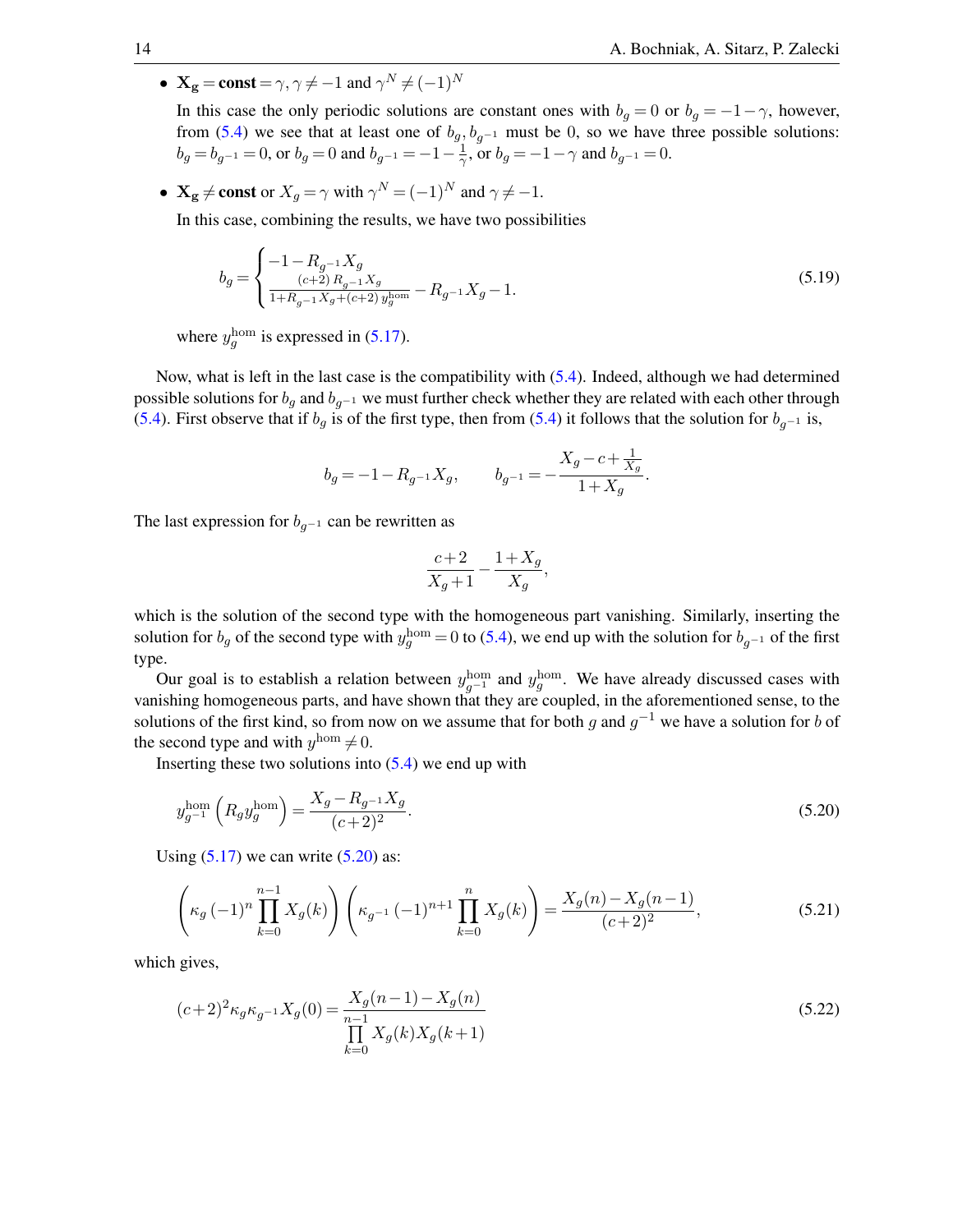Notice that since  $X_g$  satisfies [\(5.6\)](#page-9-0), we have:

$$
\frac{X_g(n-1) - X_g(n)}{X(n-1)X(n)} = \frac{1}{X_g(n)} - \frac{1}{X_g(n-1)} = X_g(n-2) - X_g(n-1),
$$

so the right hand side is independent on n, and the equation imposes a condition on the product of  $\kappa_g$ and  $\kappa_{q-1}$ :

$$
\kappa_g \kappa_{g^{-1}} = \frac{1}{(c+2)^2} \left( \frac{X_g(N-1)}{X_g(0)} - 1 \right) = -H^2 \frac{(\gamma - 1)^2}{(\gamma + 1)^2 (H^2 - 1)^2}.
$$
\n(5.23)

To sum up, we have proven the following result:

<span id="page-14-1"></span>**Theorem 5.2.** For the minimal calculus on  $\mathbb{Z}_N$ ,  $N > 4$  with  $H = \{p, \tilde{p}\}\$  the only allowed torsion-free *connections compatible with the metric* g *are determined by the bimodule map* σ *as in Proposition [3.4,](#page-4-2) where*

$$
A_g=\frac{R_{g^{-1}}G_g}{G_g\left(1+R_{g^{-1}}b_{g^{-1}}\right)},
$$

*and for*  $B_g = 1 + b_g$  *we have the following possibilities depending on*  $X_g$ , **Case I.** *If*  $X_g \neq$  const *the only following functions*  $X_p$  *are allowed,* 

$$
X_p(n) = \cos\left(\frac{l\pi}{N}\right) + \sin\left(\frac{l\pi}{N}\right)\cot\left(\phi - \frac{(n+1)l\pi}{N}\right),\,
$$

*for*  $l = 1, ..., N - 1$ *, and an arbitrary constant*  $\phi$  *such that*  $e^{2i\phi} \neq e^{\frac{2l\pi}{N}(n+1)}$ *. Then with*  $c = 2 \cos \left( \frac{l \pi}{N} \right)$  $\frac{l\pi}{N}$ ) there exist three possible solutions,

(a) 
$$
b_p = -1 - R_{\tilde{p}} X_p
$$
,  $b_{\tilde{p}} = \frac{c+2}{X_p+1} - \frac{1+X_p}{X_p}$ .

(b) 
$$
b_{\tilde{p}} = -1 - R_p X_{\tilde{p}},
$$
  $b_p = \frac{c+2}{X_{\tilde{p}}+1} - \frac{1+X_{\tilde{p}}}{X_{\tilde{p}}}.$ 

and, provided that  $\prod$  $\bar{k}$ ∈ $\mathbb{\bar{Z}}_N$  $X_g(k) = (-1)^N,$ 

<span id="page-14-0"></span>
$$
(c) \t b_g = \frac{(c+2)R_g - 1X_g}{1 + R_{g-1}X_g + (c+2)y_g^{\text{hom}}} - R_{g-1}X_g - 1, \t g = \{p, \tilde{p}\},
$$
\t(5.24)

*where*

$$
y_p^{\text{hom}}(n) = \kappa_p (-1)^n \prod_{k=0}^{n-1} X_p(k), \qquad y_{\tilde{p}}^{\text{hom}}(n) = \kappa_{p-1} (-1)^n \prod_{k=0}^{n-1} X_p(k).
$$

*Furthermore, the constants*  $\kappa_p$  *and*  $\kappa_{\tilde{p}}$  *are restricted via a constraint:* 

$$
\kappa_p \kappa_{\tilde{p}} = \frac{1}{(c+2)^2} \left( \frac{X_p(N-1)}{X_p(0)} - 1 \right),
$$

and also requirement that  $y_p^{\text{hom}} + y_p^0 \neq 0$ . **Case II.** *If*  $X_g = \gamma \equiv \text{const.}$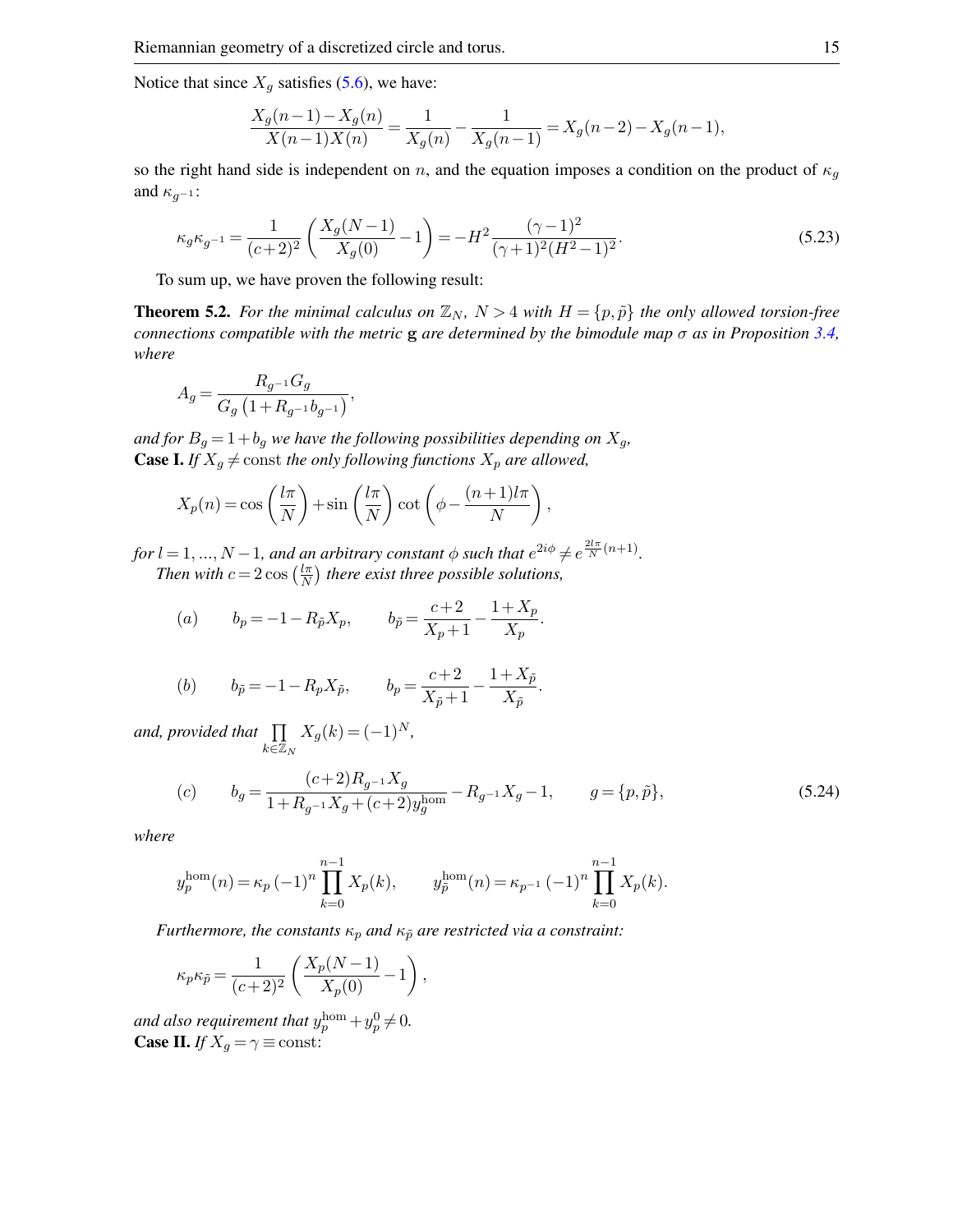- $b_q = b_{q-1} = 0$  *is always a solution (independently of*  $\gamma$ *)*,
- *if*  $\gamma^N \neq (-1)^N$ , then there are two more independent solutions:

*,*

(a) 
$$
b_p = 0
$$
 and  $b_{\tilde{p}} = -1 - \frac{1}{\gamma}$ 

- *(b)*  $b_p = -1 \gamma$  *and*  $b_{\tilde{p}} = 0$ *.*
- *if*  $\gamma^N = (-1)^N$  and  $\gamma \neq -1$  then [\(5.24\)](#page-14-0) *is also a solution.*

*Notice that for*  $\gamma = -1$  *the cases (a) and (b) reduce to the first bullet point.* 

As the next step let us summarize the restrictions on the possible metrics. As we have computed all possible solutions for

$$
X_g = \frac{R_g G_g}{G_{g^{-1}}},
$$

so that

$$
G_g(n+1) = G_{g^{-1}}(n) f(n),
$$

we can always choose one of the functions  $G_p$ ,  $G_{\tilde{p}}$  arbitrarily, and then the second one will be determined by the relation above.

<span id="page-15-1"></span>**Remark 5.1.** For the real metric satisfying  $g = g^*$ , the constant solutions above are restricted to real constant  $X_q$ , whereas the non-constant solutions are restricted by an additional demand that  $\phi$  is a real parameter. Only the solutions with  $X_g = \text{const} > 0$  give the real metric g that equips the module of one-forms with a Hilbert  $C^*$ -module structure (see Lemma [4.3\)](#page-7-1).

**Remark 5.2.** If we further assume that the metric is compatible with the differential calculus,  $\wedge$ **g** = 0, the solution for  $X_q$  provides the solution for  $G_p = G_{\tilde{p}}$  given by:

$$
G(n) = G_0 \prod_{k=0}^{n-1} f_{l,\phi}(k).
$$

The only real constant solutions that are compatible with the differential calculus are restricted to  $X_g = 1$ , and, for even N, also  $-1$ , yet only the first one gives a Hilbert  $C^*$ -module structure. Moreover, no nonconstant solution gives rise to a Hilbert  $C^*$ -module structure since they are not of constant sign.

We can further assume that in addition to compatibility of the metric with the star structure, the connection itself is star-compatible, i.e. relations in [\(3.7\)](#page-5-1) are satisfied.

Using the first relation in [\(5.3\)](#page-9-2) we can express A in terms of B, and then the first relation in [\(3.7\)](#page-5-1) implies that

<span id="page-15-0"></span>
$$
\overline{B_g} B_{g^{-1}} = \frac{R_{g^{-1}} X_g}{X_g}.
$$
\n(5.25)

Observe that since  $X_q$  satisfies [\(5.6\)](#page-9-0), the right-hand side of this equation is non-negative. Indeed, using [\(5.6\)](#page-9-0) we can write

$$
1 - \frac{R_{g^{-1}}X_g}{X_g} = (R_{g^{-1}}X_g)^2 - c(R_{g^{-1}}X_g) + 1,
$$
\n(5.26)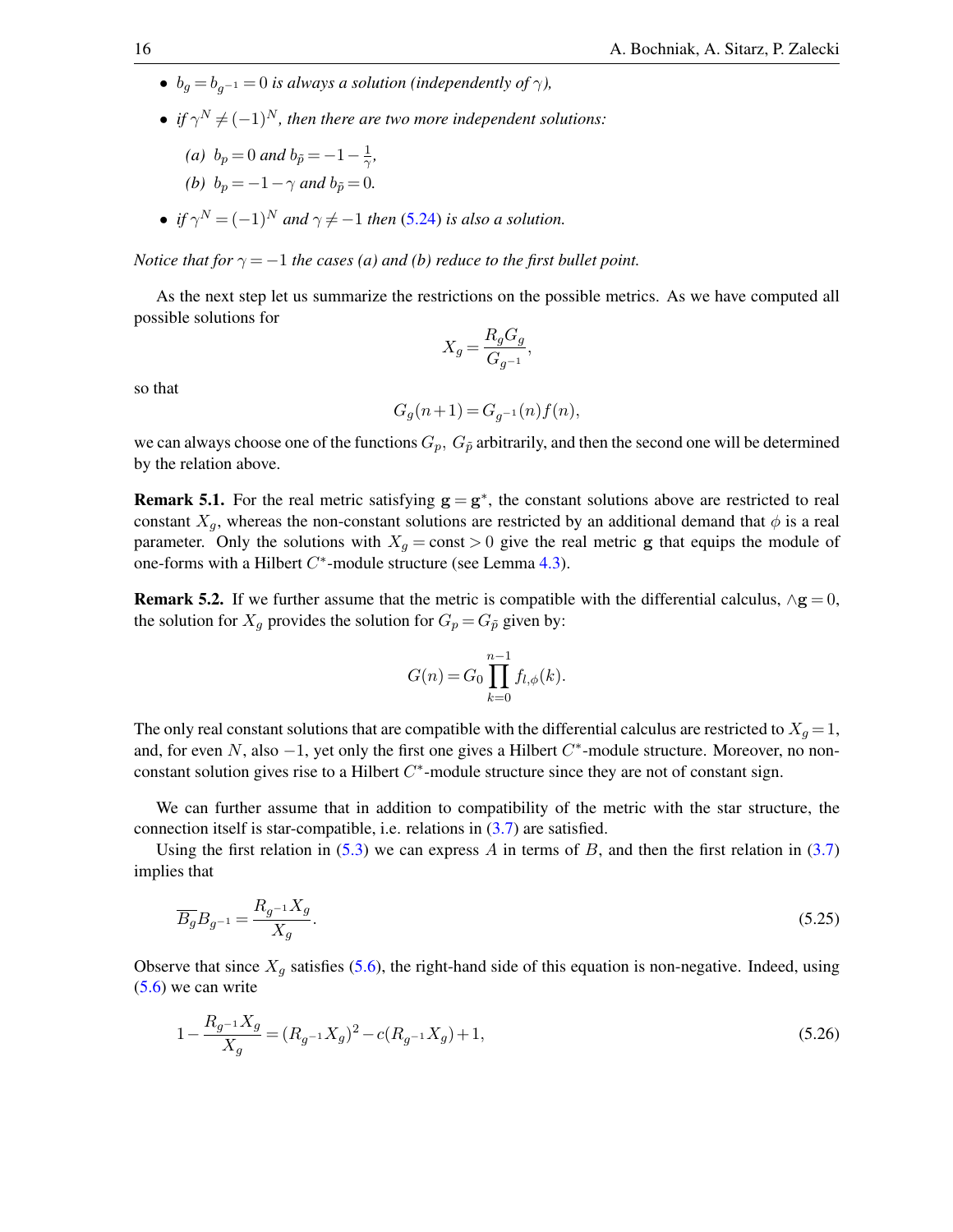and the problem reduces to examine the quadratic equation  $x^2 - cx + 1 = 0$ , which has no real roots iff  $|c| < 2$ . Hence for those c, the right-hand side is always positive. Interestingly, this is the same range of c for which there exist non-constant solutions for  $X_q$ . On the other hand, for constant solutions  $X_q$ combining [\(5.25\)](#page-15-0) with the Theorem [5.2](#page-14-1) we see that in these cases  $B_q$  has to be equal to 1. Let us further examine which non-constant solutions determined in Theorem [5.2](#page-14-1) are allowed when compatibility with the star structure is imposed, so we are concentrate on Case I therein. By a straightforward computation we check that cases (a) and (b) do not fulfil the condition [\(5.25\)](#page-15-0). So, suppose now we take solutions as in the case (c) with non-zero homogeneous parts  $y_g^{\text{hom}}$ . Using [5.6](#page-9-0) again, an the fact that  $c \neq -2$ , the condition [\(5.25\)](#page-15-0) can be reduced to

$$
y_{g^{-1}}^{\rm hom} + \overline{y_g^{\rm hom}} = 0.
$$

On the other hand,  $y^{\text{hom}}$  satisfy [\(5.20\)](#page-13-0) and  $R_g y^{\text{hom}}_g = -y^{\text{hom}}_g X_g$ , so together with the relation above it implies that

$$
(c+2)^2|y_g^{\text{hom}}|^2 = 1 - \frac{R_{g^{-1}}X_g}{X_g},
$$

so we get a restriction for possible star-compatible solutions:

$$
|B_g - 1| = |(c+2)y_g^{\text{hom}}|.
$$

Parametrizing

$$
B_g - 1 = re^{i\rho}, \t(c+2)y_g^{\text{hom}} = re^{i\varphi}, \t r = \sqrt{1 - \frac{R_{g^{-1}}X_g}{X_g}},
$$
  

$$
a = (c+2)R_{g^{-1}}X_g, \t b = 1 + R_{g^{-1}}X_g,
$$

the relation for the solution  $B_q$ :

$$
B_g - 1 = \frac{(c+2)R_{g^{-1}}X_g}{1 + R_{g^{-1}}X_g + (c+2)y_g^{\text{hom}}} - (1 + R_{g^{-1}}X_g)
$$

can be rephrased as

$$
b^2 - a + r^2 e^{i(\varphi + \rho)} + r b(e^{i\varphi} + e^{i\rho}) = 0.
$$

Simple calculations show that  $b^2 - a = r^2$ , so for  $r \neq 0$  the star-compatibility condition for a connection introduces the following constrains on phases  $\rho$  and  $\varphi$ :

$$
e^{i\rho}=-\frac{r+be^{i\varphi}}{b+re^{i\varphi}}.
$$

As a result we have the following.

Proposition 5.1. *Suppose the conditions as specified in the Remark [5.1](#page-15-1) are satisfied, i.e. we have a Hilbert*  $C^*$ -module structure on  $\Omega^1(A)$  given by the metric **g**. Then there exists a unique torsion free, *metric compatible and star-compatible linear connection.*

**Proof.** It follows from the computations before that in such a case we have  $X_g = \text{const} > 0$  and from the above discussion it follows that the star-compatibility of the connection fixes  $B_q$  to be equal to 1.

We finish with a remark that this corollary is in a complete agreement with the result obtained in [\[1\]](#page-26-2), where only the case  $X_g = 1$  was assumed.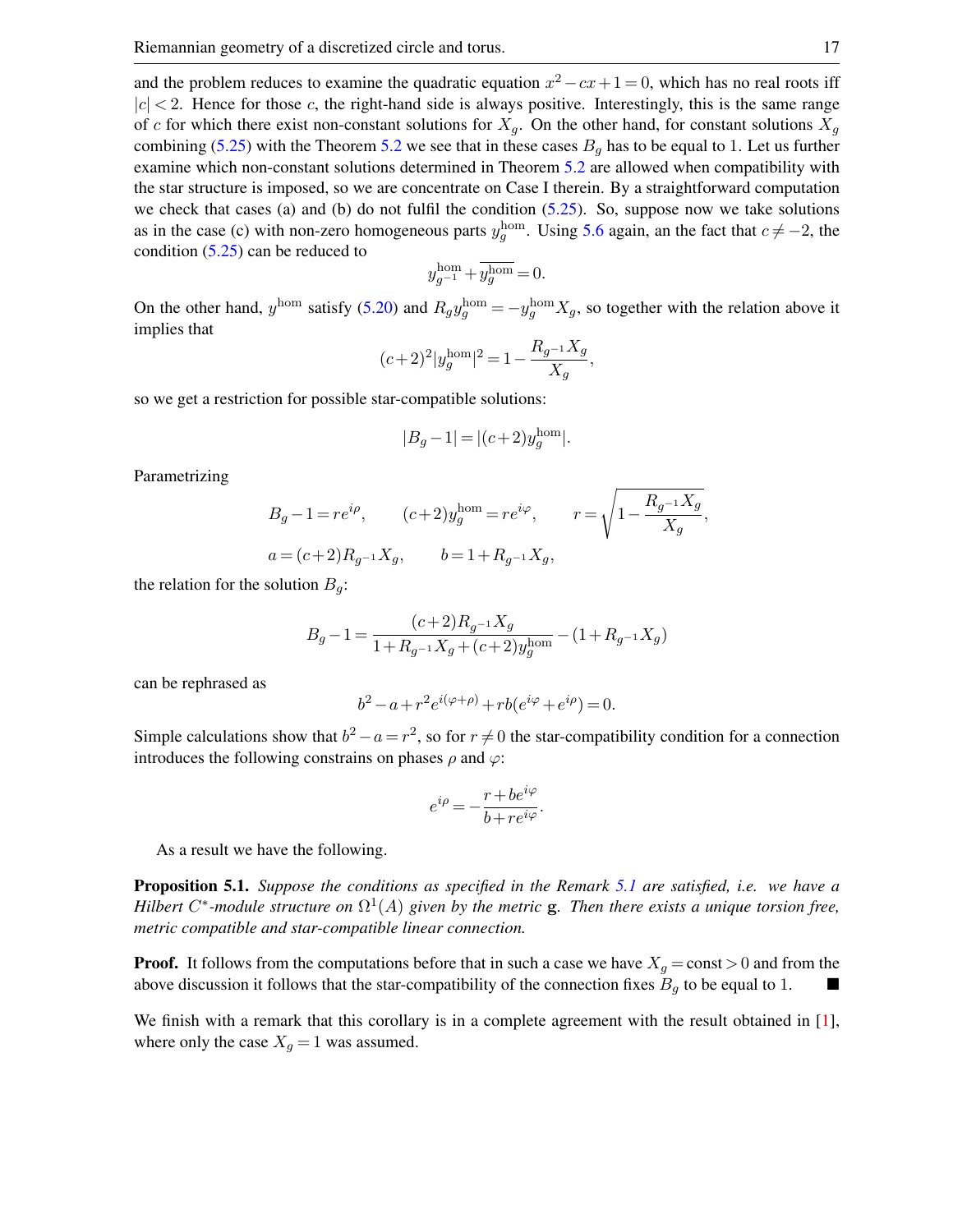### 6 The curvature

In this section we shall compute the curvature of the torsion-free linear connection compatible with the metric g. Though it can be done for arbitrary metrics that satisfy the compatibility connections, we shall restrict ourselves to the case of real metrics that equip the bimodule of one-forms with a Hilbert  $C^*$ -module structure. This will restrict  $X_p = \gamma > 0$ .

**Definition 6.1.** The Riemannian curvature for a given connection  $\nabla$  is a map:

$$
\mathbf{R}_{\nabla} : \Omega^1 \to \Omega^2 \otimes_A \Omega^1 \tag{6.1}
$$

defined by the following prescription

$$
\mathbf{R}_{\nabla} = (d \otimes_A \mathrm{id} - \mathrm{id} \wedge \nabla) \, \nabla. \tag{6.2}
$$

By a straightforward computation we get the following:

**Theorem 6.1.** *The Riemannian curvature for the connection*  $\nabla$  *from Theorem [5.2](#page-14-1) is:* 

$$
\mathbf{R}_{\nabla}(\theta_g) = \theta_g \wedge \theta_{g^{-1}} \otimes_A \rho_g, \ \ g = p, \tilde{p} \tag{6.3}
$$

*where*

$$
\rho_g = \left[ B_g(R_g A_g) - A_g(R_{g^{-1}} B_g) - (R_{g^{-1}} B_{g^{-1}} - 1) (B_g - 1) \right] \theta_g + \left[ (R_{g^{-1}} A_{g^{-1}}) (1 - B_g) + B_g(R_g B_g - 1) \right] \theta_{g^{-1}}.
$$
\n(6.4)

To define the objects corresponding to Ricci and scalar curvature we need, however, some more structure.

**Definition 6.2.** Let *i* be a bimodule map representing two-forms in  $\Omega^1(A) \otimes_A \Omega^1(A)$ ,

$$
\iota : \Omega^2 \to \Omega^1 \otimes_A \Omega^1,\tag{6.5}
$$

such that the following diagram commutes.



Then, we define:

$$
\widetilde{\mathbf{R}}_{\nabla} \equiv (\iota \otimes id)\mathbf{R}_{\nabla} : \Omega^1 \to \Omega^1 \otimes_A \Omega^1 \otimes_A \Omega^1,\tag{6.6}
$$

and the Ricci tensor is defined as

$$
Ricci = \left(\mathbf{g}^{(1)}, \widetilde{\mathbf{R}}_{\nabla} \left(\mathbf{g}^{(2)}\right)_{(1)}\right) \widetilde{\mathbf{R}}_{\nabla} \left(\mathbf{g}^{(2)}\right)_{(2)} \otimes_{A} \widetilde{\mathbf{R}}_{\nabla} \left(\mathbf{g}^{(2)}\right)_{(3)},\tag{6.7}
$$

where the Sweedler's notation on  $\Omega^1 \otimes_A \Omega^1 \otimes_A \Omega^1$  is used.

Observe that, the above definition uses the metric unlike the usual definition of the Ricci tensor that is metric independent and uses the trace.

Following [\[5\]](#page-27-11) we can further define the Einstein tensor and the scalar curvature,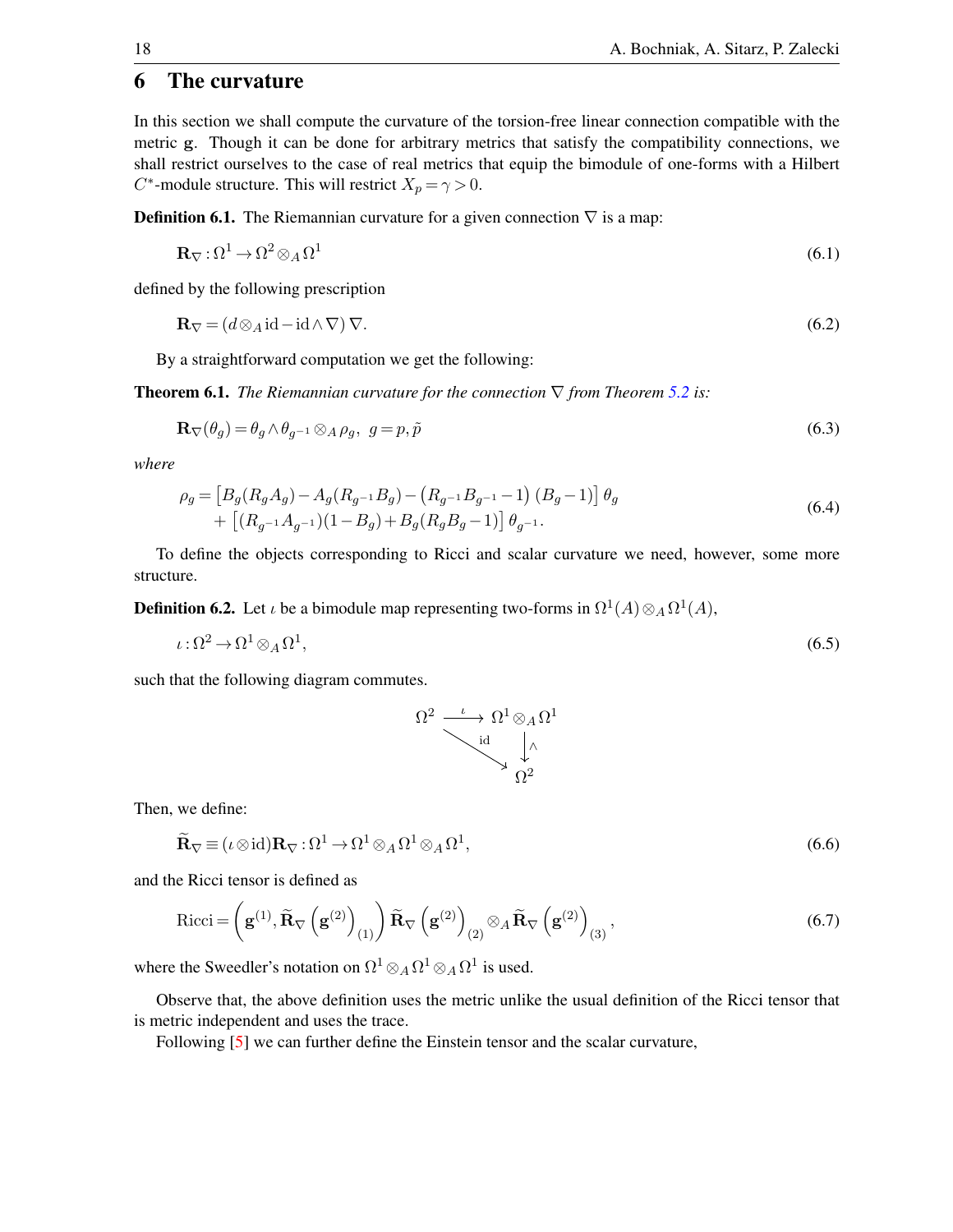#### Definition 6.3.

Einstein = Ricci - 
$$
\frac{\left(\text{Ricci}_{(1)}, \text{Ricci}_{(2)}\right)}{\left(\mathbf{g}^{(1)}, \mathbf{g}^{(2)}\right)}\mathbf{g}.
$$
 (6.8)

$$
R = \left(\mathbf{g}^{(1)}, \widetilde{\mathbf{R}}_{\nabla} \left(\mathbf{g}^{(2)}\right)_{(1)}\right) \cdot \left(\widetilde{\mathbf{R}}_{\nabla} \left(\mathbf{g}^{(2)}\right)_{(2)}, \widetilde{\mathbf{R}}_{\nabla} \left(\mathbf{g}^{(2)}\right)_{(3)}\right). \tag{6.9}
$$

Obviously, R is an element of the algebra A.

In our case of  $A = C(\mathbb{Z}_N)$  with  $N > 4$  we observe that the most general form of the lifting map  $\iota$  is

$$
\iota(\theta_p \wedge \theta_{\tilde{p}}) = \theta_p \otimes_A \theta_{\tilde{p}} + \beta(\theta_p \otimes_A \theta_{\tilde{p}} + \theta_{\tilde{p}} \otimes_A \theta_p),
$$
\n(6.10)

where  $\beta \in C(\mathbb{Z}_N)$ . As an immediate consequence we finally obtain for the Ricci tensor,

$$
Ricci = -\frac{R_{\tilde{p}}\beta}{X_{\tilde{p}}}\theta_p \otimes_A \rho_{\tilde{p}} + \frac{1 + R_p \beta}{X_p} \theta_{\tilde{p}} \otimes_A \rho_p.
$$
\n(6.11)

Since  $\rho_g$  has a form  $M_g \theta_g + N_g \theta_{g^{-1}}$  for  $g = p, \tilde{p}$ , we get for the scalar curvature

$$
R = -\frac{1}{X_{\tilde{p}}} R_{\tilde{p}} \left( \frac{\beta M_{\tilde{p}}}{G_{\tilde{p}}} \right) + \frac{1}{X_p} R_p \left( \frac{(1+\beta)M_p}{G_p} \right). \tag{6.12}
$$

Since  $A_g = \frac{R_{g^{-1}}G_g}{G_g(R_{g^{-1}}B_{g^{-1}})}$  we get

$$
M_g = (1 - R_{g^{-1}}) \left( \frac{B_g G_g}{B_{g^{-1}}(R_g G_g)} \right) + (1 - R_{g^{-1}} B_{g^{-1}})(B_g - 1),\tag{6.13}
$$

and as a result

$$
R = -\frac{1}{X_{\tilde{p}}} R_{\tilde{p}} \left( \frac{\beta}{G_{\tilde{p}}} \right) \left[ (R_{\tilde{p}} - 1) \left( \frac{B_{\tilde{p}} G_{\tilde{p}}}{B_p (R_{\tilde{p}} G_{\tilde{p}})} \right) + (1 - B_p)(R_{\tilde{p}} B_{\tilde{p}} - 1) \right] +
$$
  
+ 
$$
\frac{1}{X_p} R_p \left( \frac{1 + \beta}{G_p} \right) \left[ (R_p - 1) \left( \frac{B_p G_p}{B_{\tilde{p}} (R_p G_p)} \right) + (1 - B_{\tilde{p}})(R_p B_p - 1) \right].
$$
 (6.14)

<span id="page-18-0"></span>We can formulate the main theorem.

**Theorem 6.2.** *For a positive parameter*  $X_p = \gamma > 0$  *and a metric* g *with*  $G := G_p < 0$ *, for odd* N *there exist three possible torsion-free and metric compatible linear connections given by the functions*  $B_p$ ,  $B_{\tilde{p}}$ *with the corresponding Ricci tensor and the scalar curvature (for an arbitrary lift of* Ω <sup>2</sup> *given by the*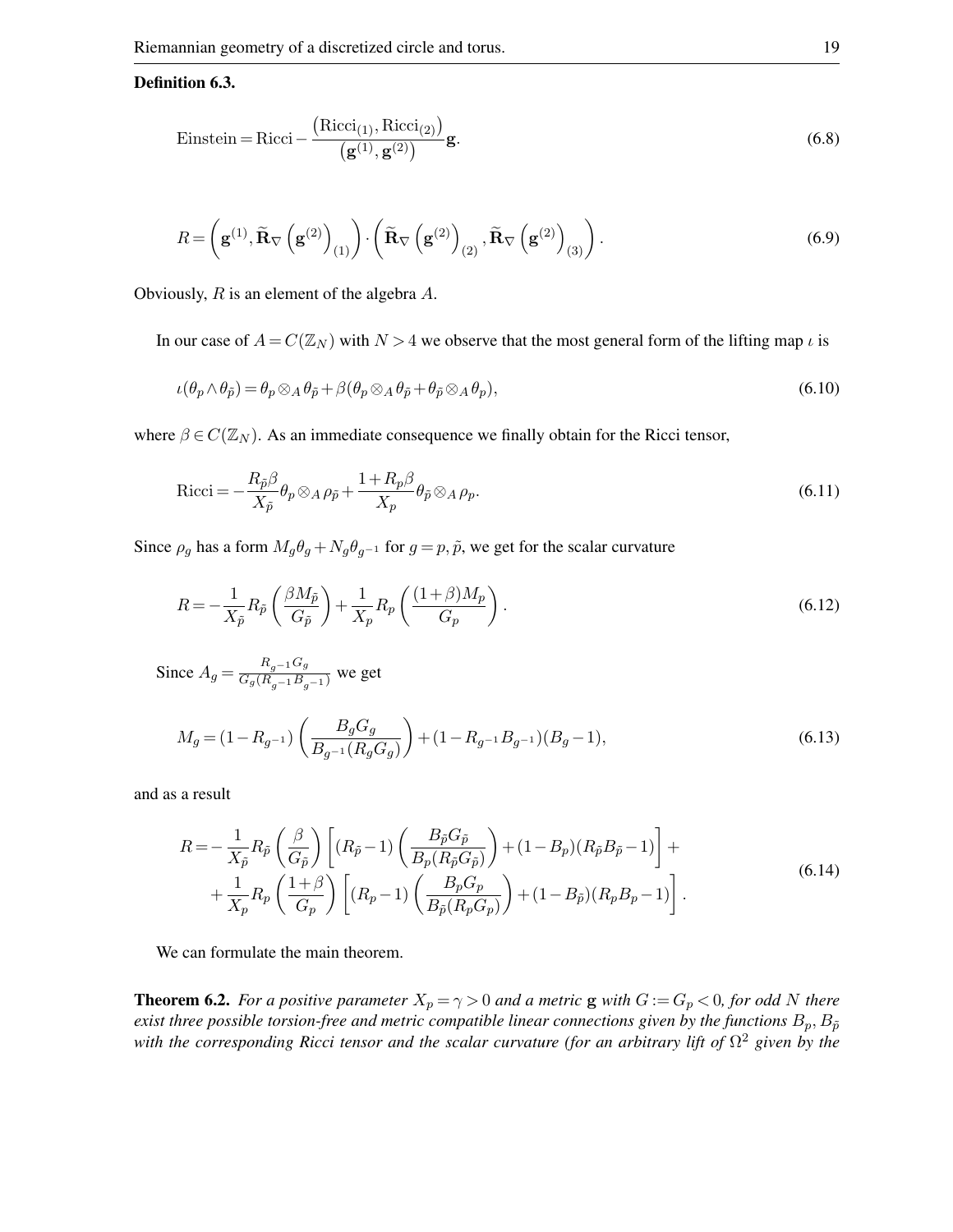*function* β*):*

**case (a)** 
$$
B_p = 1
$$
,  $B_{\tilde{p}} = 1$ ,  
\nRicci(n) =  $\gamma \beta(n-1)Z_+(n) \theta_p \otimes_A \theta_{\tilde{p}} + \frac{1+\beta(n+1)}{\gamma} Z_-(n+1) \theta_{\tilde{p}} \otimes_A \theta_p$ ,  
\n $R(n) = \gamma^2 \beta(n-1)W_+(n) + \frac{1+\beta(n+1)}{\gamma}W_-(n+1)$ .

**case (b)** 
$$
B_p = 1, B_{\tilde{p}} = -\frac{1}{\gamma},
$$
  
Ricci $(n) = -\beta(n-1)Z_{+}(n)\theta_p \otimes_A \theta_{\tilde{p}} - (1+\beta(n+1))Z_{-}(n+1)\theta_{\tilde{p}} \otimes \theta_p +$   
 $+\beta(n-1)S_{-}(n)\theta_p \otimes_A \theta_p,$   
 $R(n) = -\gamma\beta(n-1)W_{+}(n) - (1+\beta(n+1))W_{-}(n+1).$ 

**case (c)** 
$$
B_p = -\gamma, B_{\tilde{p}} = 1,
$$
  
Ricci(n) =  $-\beta(n-1)Z_+(n)\theta_p \otimes_A \theta_{\tilde{p}} - (1+\beta(n+1))Z_-(n+1)\theta_{\tilde{p}} \otimes_A \theta_p - (1+\beta(n+1))S_+(n+1)\theta_{\tilde{p}} \otimes \theta_{\tilde{p}},$   

$$
R(n) = -\gamma\beta(n-1)W_+(n) - (1+\beta(n+1))W_-(n+1).
$$

*where*

$$
Z_{+}(n) = \frac{G(n+1)}{G(n)} - \frac{G(n)}{G(n-1)},
$$
  
\n
$$
Z_{-}(n) = \frac{G(n)}{G(n+1)} - \frac{G(n-1)}{G(n)},
$$
  
\n
$$
S_{+}(n) = \frac{\gamma + 1}{\gamma^{2}} \left( \frac{G(n+1)}{G(n)} - \gamma^{2} \right),
$$
  
\n
$$
S_{-}(n) = \gamma(\gamma + 1) \left( \frac{G(n-1)}{G(n)} - \frac{1}{\gamma^{2}} \right).
$$

*and*

$$
W_{\pm}(n) = \frac{Z_{\pm}(n)}{G(n)}.
$$

*On the other hand, for even* N *in addition to the above ones there are also solutions corresponding to the last point in Case II of Theorem [5.2.](#page-14-1) In these cases the corresponding Ricci tensor and the scalar curvature are given by*

$$
Ricci(n) = \beta(n-1)V_{+}(n)\theta_{p} \otimes_{A} \theta_{\tilde{p}} + (1+\beta(n+1))V_{-}(n)\theta_{\tilde{p}} \otimes_{A} \theta_{p} - \beta(n-1)T_{-}(n)\theta_{p} \otimes \theta_{p} + (1+\beta(n+1))T_{+}(n)\theta_{\tilde{p}} \otimes_{A} \theta_{\tilde{p}},
$$

$$
R(n) = \frac{\beta(n-1)}{G(n)}V_{+}(n) + \frac{1+\beta(n+1)}{G(n+1)}V_{-}(n),
$$

*where*

$$
V_{+}(n) = \frac{B_{\tilde{p}}(n)}{B_{p}(n)} \frac{G(n+1)}{G(n)} - \frac{B_{p}(n)}{B_{\tilde{p}}(n)} \frac{G(n)}{G(n-1)}, \qquad V_{-}(n) = \frac{B_{\tilde{p}}(n)}{B_{p}(n)} \frac{G(n+1)}{G(n+2)} - \frac{B_{p}(n)}{B_{\tilde{p}}(n)} \frac{G(n)}{G(n+1)},
$$
  

$$
T_{-}(n) = (B_{\tilde{p}}(n) - 1) \left( \frac{G(n-1)}{G(n)} + \frac{1}{B_{\tilde{p}}(n)} \right), \qquad T_{+}(n) = (B_{p}(n) - 1) \left( \frac{G(n+2)}{G(n+1)} + \frac{1}{B_{p}(n)} \right).
$$

*In the above formulas either*  $B_p = 1$  *and*  $B_{\tilde{p}}$  *is given by* [\(5.24\)](#page-14-0) *or the other way around.*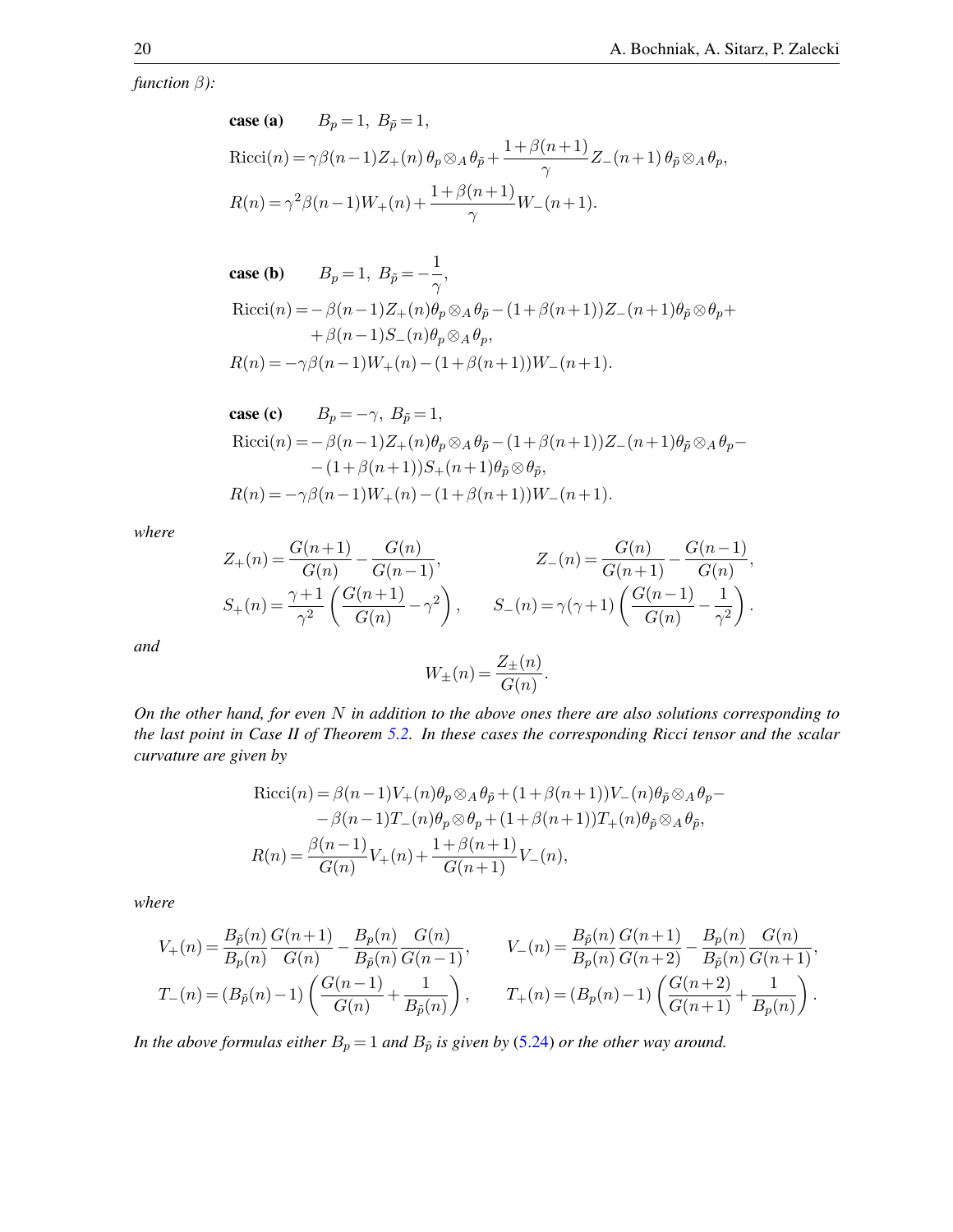**Theorem 6.3.** In the case of left-right symmetric metric  $\gamma = 1$  and the standard choice of the lift  $\beta = -\frac{1}{2}$ **Theorem 6.3.** *In the case of text-right symmetric metric*  $y = 1$  *and the standard choice of the tift*  $p = -\frac{1}{2}$ <br>the scalar curvature is  $R(n) = \pm \frac{1}{2}(W_{+}(n) - W_{-}(n+1))$ , *i.e.*  $\frac{1}{2}(W_+(n) - W_-(n+1))$ *, i.e.* 

$$
R(n) = \pm \frac{1}{2} \left[ \frac{G(n+1)^3 + G(n)^3}{G(n+1)^2 G(n)^2} - \left( \frac{1}{G(n-1)} + \frac{1}{G(n+2)} \right) \right],
$$
\n(6.15)

*with the sign* − *for the case (a) and* + *for cases (b) and (c). On the other hand, for the special cases discussed at the end of the previous theorem, the scalar curvature is:*

$$
R(n) = \frac{1}{2} \left[ \frac{B_{\tilde{p}}(n)}{B_p(n)} \left( \frac{1}{G(n+2)} - \frac{G(n+1)}{G(n)^2} \right) + \frac{B_p(n)}{B_{\tilde{p}}(n)} \left( \frac{1}{G(n-1)} - \frac{G(n)}{G(n+1)^2} \right) \right].
$$

*In particular for the constant metric* G*, this curvature vanishes in all these cases.*

Remark 6.1. It is interesting to see the continuous limit of the expression [\(6.15\)](#page-20-0). A simple computation gives that if we denote by  $g(t)$  the limit of the  $G(n)$  function, for the parametrisation of the curve with t, then the curvature  $R(t)$  becomes:

$$
R(t) = \pm \frac{g''(t)g(t) - g'(t)^2}{g(t)^3} = \pm \frac{1}{g(t)} \frac{d}{dt} \left( \frac{\frac{d}{dt}g(t)}{g(t)} \right)
$$

<span id="page-20-0"></span>.

### 6.1 Examples of metrics and curvatures

<span id="page-20-1"></span>It is interesting to see how the scalar curvature depends on the metric. Clearly it vanishes for the constant metric, which can be depicted as an equilateral  $N$ -polygon. On the other hand, if we consider a polygon that approximates the ellipse, that is the respective lengths of the sides correspond to the lengths of lines connecting points on the ellipse like depicted on the Fig. [1,](#page-20-1) we obtain a nontrivial scalar curvature.



Figure 1: Ellipse and ellipse-like polygon  $(N = 10)$ .

We can then compute the scalar curvature for the assumed form of the metric, which become as shown on the Fig. [2](#page-21-0) and which very closely approximate its continuous limit.

Even more interesting is the inverse problem, of finding the metric such that the scalar curvature is fixed. This shall be treated rather as an exercise in the  $N \to \infty$  limit, that is an infinite lattice with the algebra  $C(\mathbb{Z})$ , as we fix three distances and then compute the rest using the recursive relation arising from the Theorem [6.2.](#page-18-0) It is clear that we cannot then guarantee periodic solutions and, moreover, the choice of the initial values leads to solutions that differ from the continuous approximations.

We have checked some example cases with the constant scalar curvature. It appears that for the positive scalar curvature (see Fig. [3\)](#page-21-1), and the initial data of equilateral sides we obtain oscillating distances, whereas for the negative (small) curvature (see Fig. [4\)](#page-21-2) the metric tends rapidly to zero.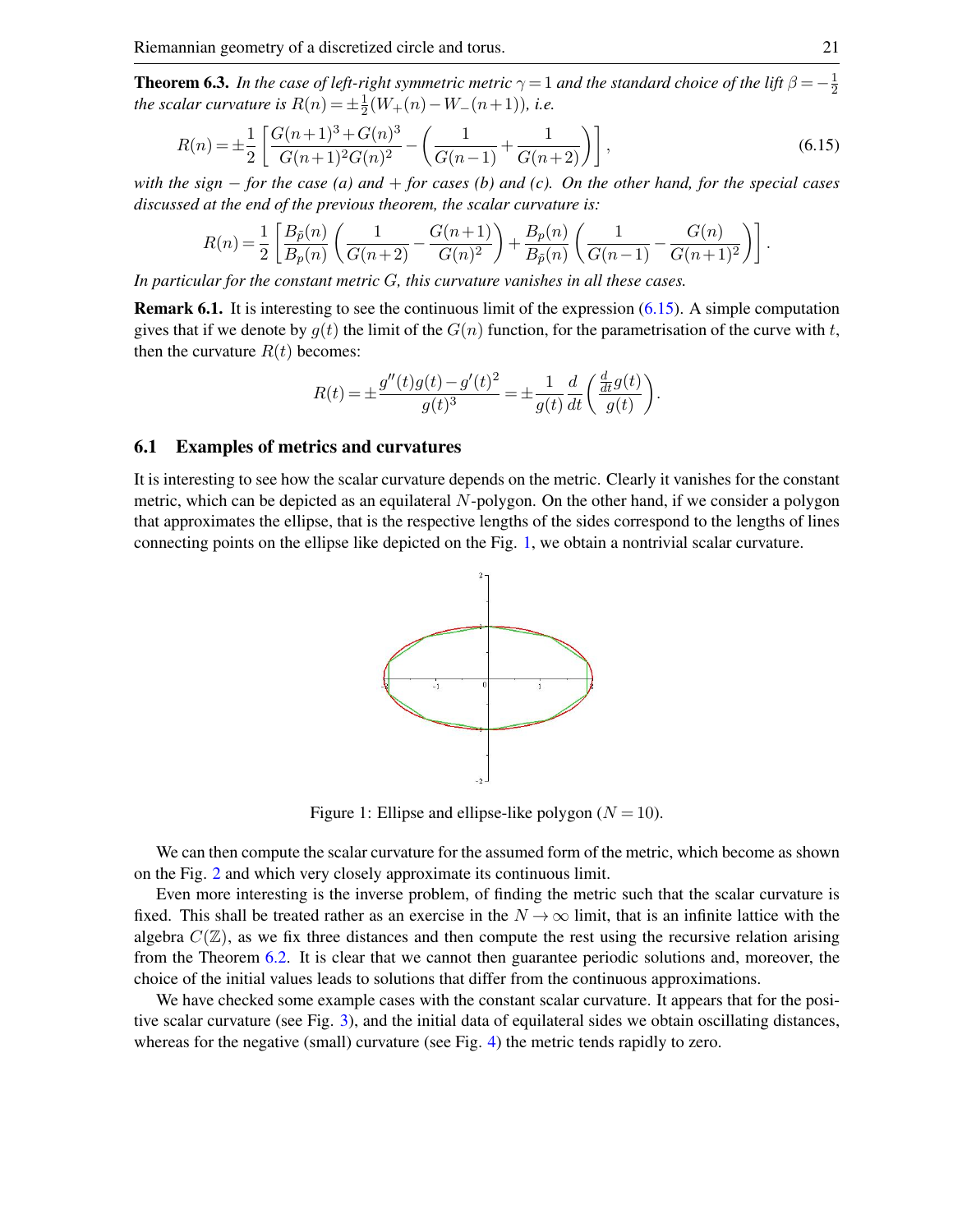<span id="page-21-0"></span>

<span id="page-21-1"></span>Figure 2: The metric (A) and the scalar curvature (B) for the ellipse-like polygon ( $N = 100$ ).



Figure 3: The metric for constant positive scalar curvature.

<span id="page-21-2"></span>

Figure 4: The metric for constant negative scalar curvature.

# 7 Linear connections and curvature for products of  $\mathbb{Z}_N$

In this section we shall extend the computations of linear connection to the tensor product of two  $C(\mathbb{Z}_N)$ algebras, which corresponds to the Cartesian product of discrete spaces.

Since we consider the minimal differential calculi over both algebras and their natural graded tensor product, most of the results from previous sections can be transferred. In particular, it is easy to see that the only possible metric is the diagonal one, that is for the algebra  $A_1 \otimes A_2$ ,

$$
\mathbf{g} = \mathbf{g}_1 \otimes A_2 + A_1 \otimes \mathbf{g}_2,
$$

which means that the total metric is the sum of metrics, yet the coefficients can be elements of the full algebra.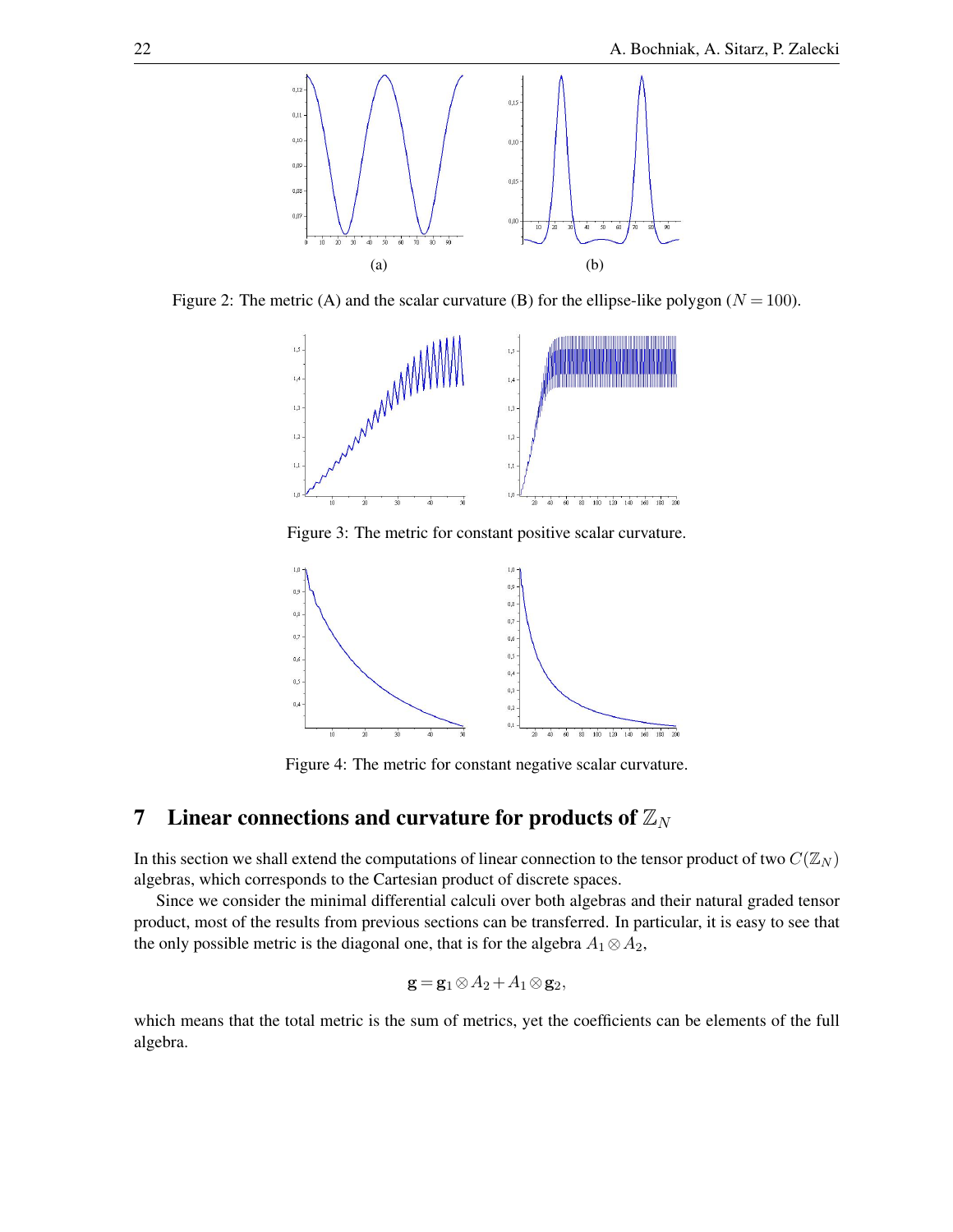For simplicity we shall consider here the product of two algebras, this can be later extended to an arbitrary number of component algebras in the product. Furthermore, we restrict ourselves only to negative metrics, which then allows us to use the results of Theorem [6.2.](#page-18-0)

Let us introduce the notation used in this section. We denote by  $p$  and  $s$  the generators of the groups  $\mathbb{Z}_N$  and  $\mathbb{Z}_M$ , with their inverses  $\tilde{p}$  and  $\tilde{s}$ .

**Lemma 7.1.** *The only bimodule metric over*  $C(\mathbb{Z}_N) \otimes C(\mathbb{Z}_M)$  *is of the form:* 

$$
\mathbf{g} = G_p \, \theta_p \otimes \theta_{\tilde{p}} + G_{\tilde{p}} \, \theta_p \otimes \theta_{\tilde{p}} + G_s \, \theta_s \otimes \theta_{\tilde{s}} + G_{\tilde{s}} \, \theta_{\tilde{s}} \otimes \theta_s,\tag{7.1}
$$

*where*  $G_p$ ,  $G_{\tilde{p}}$ ,  $G_s$ ,  $G_{\tilde{s}}$  *are functions over*  $\mathbb{Z}_N \times \mathbb{Z}_M$ *.* 

**Lemma 7.2.** *The most general linear connection for the minimal differential calculus over*  $C(\mathbb{Z}_N) \otimes$  $C(\mathbb{Z}_M)$  *with*  $N, M > 4$  *is determined by the map*  $\sigma$  *given by:* 

$$
\sigma(\theta_p \otimes_A \theta_p) = A_p \theta_p \otimes_A \theta_p, \n\sigma(\theta_{\tilde{p}} \otimes_A \theta_{\tilde{p}}) = A_{\tilde{p}} \theta_{\tilde{p}} \otimes_A \theta_{\tilde{p}}, \n\sigma(\theta_s \otimes_A \theta_s) = A_s \theta_s \otimes_A \theta_s, \n\sigma(\theta_{\tilde{s}} \otimes_A \theta_{\tilde{s}}) = A_{\tilde{s}} \theta_{\tilde{s}} \otimes_A \theta_{\tilde{s}}, \n\sigma(\theta_p \otimes_A \theta_{\tilde{p}}) = B_p (\theta_p \otimes_A \theta_{\tilde{p}} + \theta_{\tilde{p}} \otimes_A \theta_p) - \theta_p \otimes_A \theta_{\tilde{p}} + W_p (\theta_s \otimes_A \theta_{\tilde{s}} + \theta_{\tilde{s}} \otimes_A \theta_s), \n\sigma(\theta_{\tilde{p}} \otimes_A \theta_p) = B_{\tilde{p}} (\theta_p \otimes_A \theta_{\tilde{p}} + \theta_{\tilde{p}} \otimes_A \theta_p) - \theta_{\tilde{p}} \otimes_A \theta_p + W_{\tilde{p}} (\theta_s \otimes_A \theta_{\tilde{s}} + \theta_{\tilde{s}} \otimes_A \theta_s), \n\sigma(\theta_s \otimes_A \theta_{\tilde{s}}) = B_s (\theta_s \otimes_A \theta_{\tilde{s}} + \theta_{\tilde{s}} \otimes_A \theta_s) - \theta_s \otimes_A \theta_{\tilde{s}} + W_s (\theta_p \otimes_A \theta_{\tilde{p}} + \theta_{\tilde{p}} \otimes_A \theta_p), \n\sigma(\theta_{\tilde{s}} \otimes_A \theta_s) = B_{\tilde{s}} (\theta_s \otimes_A \theta_{\tilde{s}} + \theta_{\tilde{s}} \otimes_A \theta_s) - \theta_{\tilde{s}} \otimes_A \theta_s + W_{\tilde{s}} (\theta_p \otimes_A \theta_{\tilde{p}} + \theta_{\tilde{p}} \otimes_A \theta_p),
$$
\n(7.2)

*and*

$$
\sigma(\theta_a \otimes_A \theta_b) = C_{ab} (\theta_a \otimes_A \theta_b + \theta_b \otimes_A \theta_a) - \theta_a \otimes_A \theta_b \tag{7.3}
$$

*for all*  $a, \in \{p, \tilde{p}\}, b \in \{s, \tilde{s}\}$  *or*  $a \in \{s, \tilde{s}\}, b \in \{p, \tilde{p}\}.$ 

**Proof.** Since the calculus is inner we can apply [\(3.4\)](#page-3-0). Futhermore, in a completely similar manner as in the Prop. [3.1](#page-4-0) we infer that if both N and M are different than 3,  $\alpha$  has to be a zero map. As a result, the connection is determined by the bimodule map  $\sigma$  only. Now, form the bimodule structure, as in the proof of Prop. [3.4,](#page-4-2) we get the exact form of this map, provided that  $N, M \neq 4$ .

Lemma 7.3. *The metric compatibility condition, which can be written in general as,*

$$
\sum_{g,h,k} G_g \psi_{g,k}^{a,b} \left( R_{g^{-1}} \psi_{g^{-1},h}^{k,c} \right) = R_{a^{-1}} G_{c^{-1}} \delta_{b,c^{-1}},\tag{7.4}
$$

*for all a, b, c, where*  $\sigma(\theta_g \otimes_A \theta_h) = \sum$ a,b  $\psi^{a,b}_{g,h}\theta_a\otimes_A\theta_b$  leads to the following system of 36 equations which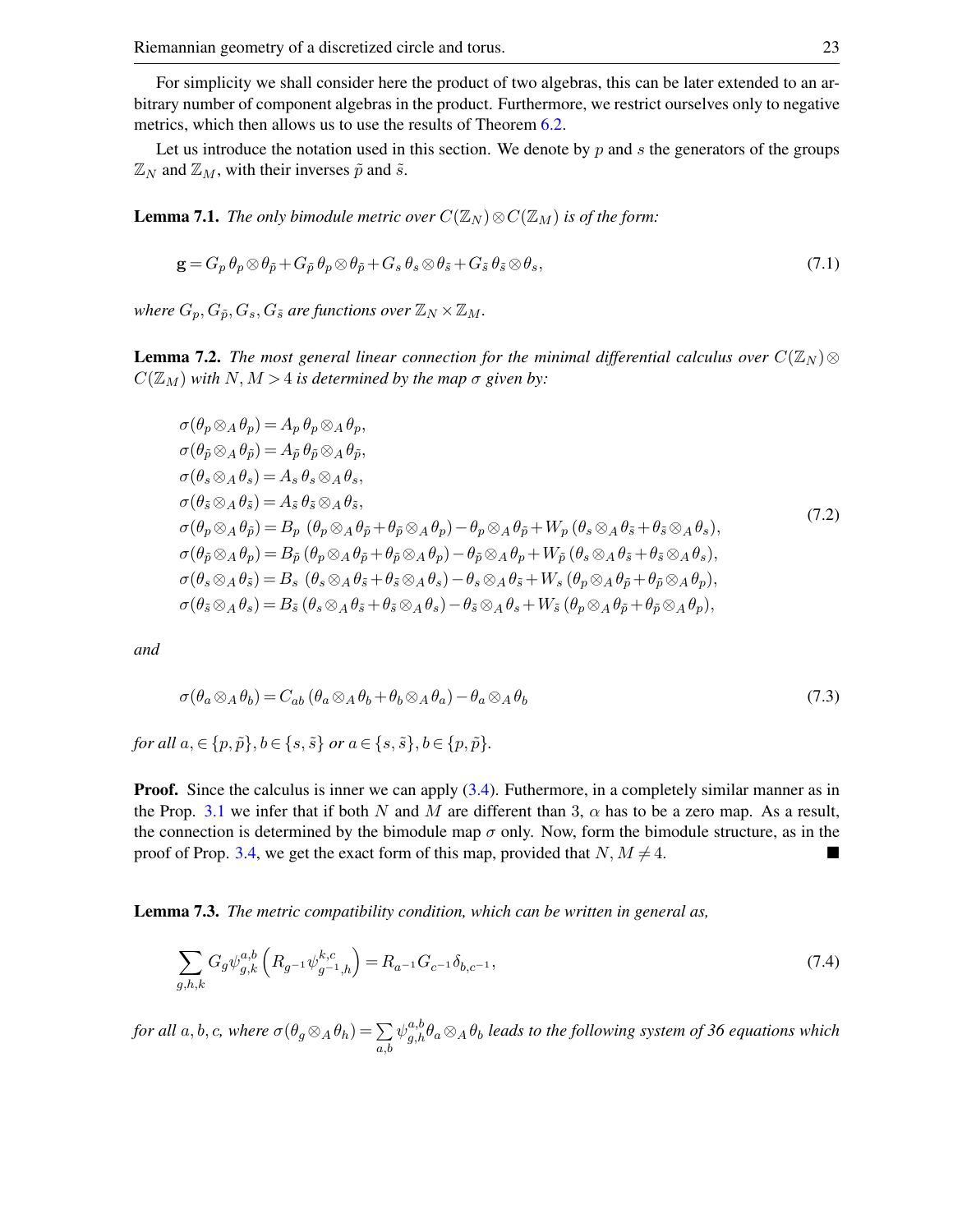*can be divided into six types written explicitly below (where we use the convention that*  $h \neq g, g^{-1}$ ):

$$
R_{g^{-1}}G_g = G_g A_g (R_{g^{-1}}B_{g^{-1}}),
$$
  
\n
$$
R_{g^{-1}}G_{g^{-1}} = G_g (B_g - 1)(R_{g^{-1}}B_{g^{-1}} - 1) + G_{g^{-1}}B_{g^{-1}}(R_g A_g) +
$$
  
\n
$$
+ G_h W_h R_{h^{-1}}(C_{h^{-1}g} - 1) + G_{h^{-1}}W_{h^{-1}}(R_h C_{hg} - 1),
$$
  
\n
$$
0 = G_g (B_g - 1)(R_{g^{-1}}A_{g^{-1}}) + G_{g^{-1}}B_{g^{-1}}(R_g B_g - 1) +
$$
  
\n
$$
+ G_h W_h (R_{h^{-1}}C_{h^{-1}g^{-1}} - 1) + G_{h^{-1}}W_{h^{-1}}(R_h C_{hg^{-1}} - 1),
$$
  
\n
$$
0 = G_g (B_g - 1)(R_{g^{-1}}C_{g^{-1}h} - 1) + G_{g^{-1}}B_{g^{-1}}(R_g C_{gh} - 1) +
$$
  
\n
$$
+ G_h W_h (R_{h^{-1}}B_{h^{-1}} - 1) + G_{h^{-1}}W_{h^{-1}}(R_h A_h),
$$
  
\n
$$
0 = G_g (C_{gh} - 1)(R_{g^{-1}}C_{g^{-1}h}) + G_h C_{hg} (R_{h^{-1}}W_{h^{-1}}),
$$
  
\n
$$
R_{g^{-1}}G_h = G_g (C_{gh} - 1)(R_{g^{-1}}W_{g^{-1}}) + G_h C_{hg} (R_{h^{-1}}C_{h^{-1}g}).
$$
  
\n(7.5)

Some simplification can arise from considering torsion-freeness together with vanishing of the cotorsion, coT<sub>V</sub> =  $(d \otimes id - id \wedge \nabla)$ g, which is implied [\[29\]](#page-28-8) by torsion-freeness together with metric compatibility. These conditions are much simpler since they are linear and in principle can lead to significant restrictions on possible solutions of the main problem.

In our case the cotorsion-freeness can be written explicitly as a system of 16 equations for functions  $A, B, C$  and  $W$ :

$$
R_g G_g + G_{g^{-1}}(R_g B_g - 1) = G_g R_{g^{-1}} A_{g^{-1}},
$$
  
\n
$$
G_g (R_{g^{-1}} C_{g^{-1}} h - 1) = G_{g^{-1}}(R_g C_{gh} - 1),
$$
  
\n
$$
R_{h^{-1}} G_g + G_h (R_{h^{-1}} W_{h^{-1}}) = G_g (R_{g^{-1}} C_{g^{-1}h}),
$$
\n(7.6)

where  $h \neq g, g^{-1}$  and these indices are taken from  $\{p, \tilde{p}, s, \tilde{s}\}.$ 

Observe that first of them can be used to express  $A$  in terms of  $B$ , and the last one to determine  $C$  as a function of W. The second one is a compatibility condition for functions C.

It appears, however, that even using these linear dependencies the resulting set of nonlinear equations is at present beyond the possibilities of exact analytical solutions. Instead we shall concentrate on showing few possible solutions for the metrics and compatible linear connections, in particular we want to answer the question whether for the constant metrics there exist only one compatible linear connection.

#### 7.1 Special cases of linear connection for the torus.

#### 7.1.1 The case with  $W = 0, C = 1$ .

We begin with considering a special case with all  $W$  being zero, which then enforces all  $C$  to be identically 1 and as a consequence the situation *almost* splits into the two parts related with the two algebras for discrete circles  $\mathbb{Z}_N$  and  $\mathbb{Z}_M$ . Indeed, for  $W = 0$  first three relation from the list for the metric compatibility condition reduce to separate equations for groups  $\mathbb{Z}_N$  and  $\mathbb{Z}_M$ , whose solutions we have already found in the previous section. Furthermore, cotorsion-freeness implies that for such a case we have

$$
R_{g^{-1}}C_{g^{-1}h}=\frac{R_{h^{-1}}G_g}{G_g}
$$

for all g and  $h \neq g, g^{-1}$ . Using this result in the fifth condition for metric compatibility we immediately infer that all functions C have to be constantly equal 1. As a result  $R_hG_g = G_g$  for all g and h such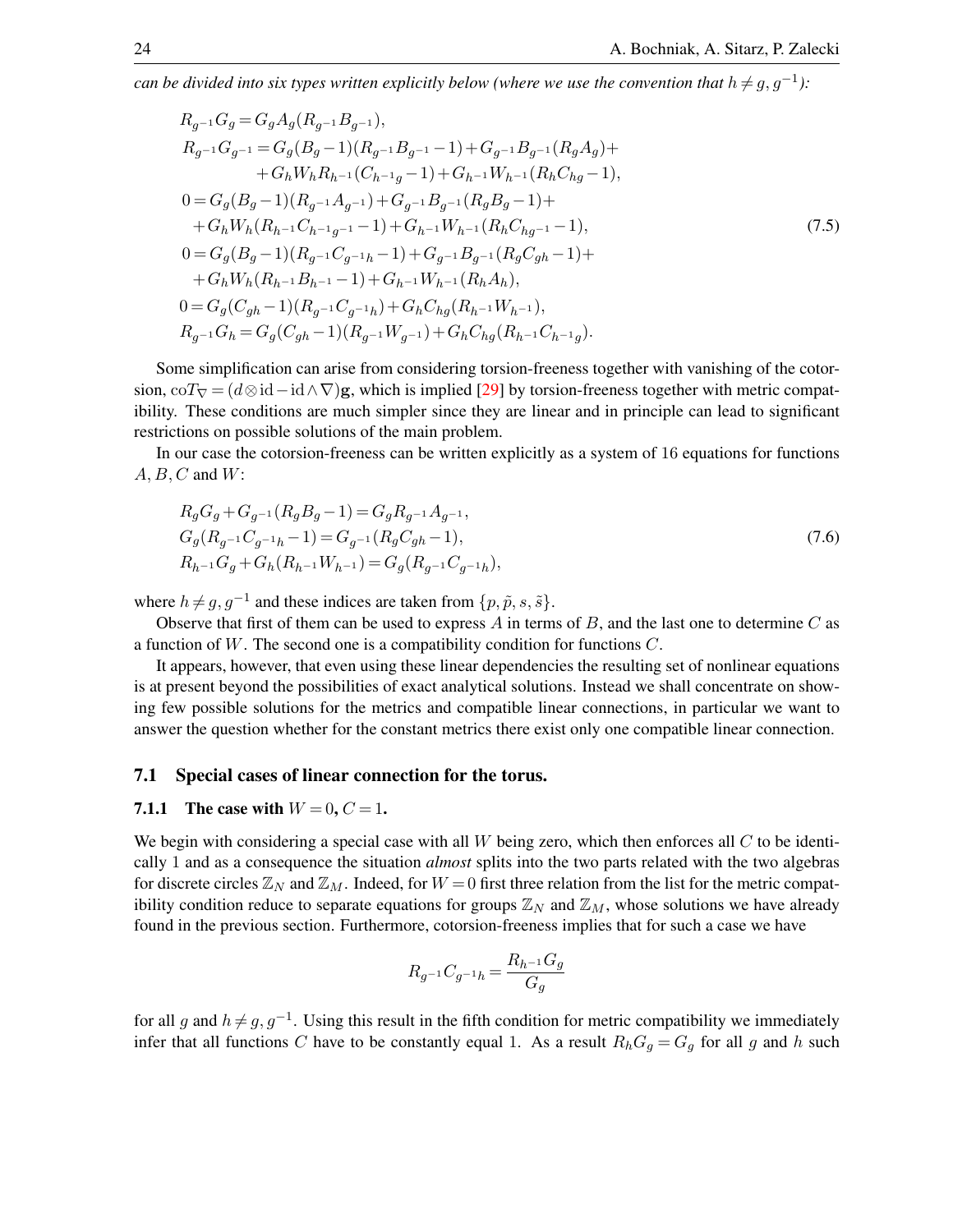that  $h \neq g, g^{-1}$ . We say that in this case the metric is *perpendicularly constant*. The remaining relations are automatically fulfilled. Furthermore, for  $W = 0$  and  $C = 1$  the connection  $\nabla \theta_g = \sum_{a,b} \Gamma^g_{a,b} \theta_a \otimes_A \theta_b$ contains only terms  $\Gamma_{a,b}^g$  with  $a,b,g \in \{p,\tilde{p}\}$  or  $a,b,g \in \{s,\tilde{s}\}$  separately. Therefore, the Riemannian curvature splits into the sum of Riemannian curvatures for two discrete circles. Therefore, what we obtain, is the construction of the Riemannian geometry of the discrete torus with the product metric and as a result both Ricci tensor and the scalar curvature have similar behaviour.

#### 7.1.2 The case of the constant metric.

The previous example shows the existence of nontrivial solutions in the case of the product geometry yet does not show that the solutions are unique. Therefore, for the second example we shall ask the question of all linear connections compatible with the constant metric. Suppose now that the metric coefficients satisfy  $G_p = G_{\tilde{p}} = G_s = G_{\tilde{s}}$  and are constant. By symmetry arguments we also assume that all  $A$ ,  $B$ ,  $C$  and  $W$  are also constant, which are identical (separately) for all  $A$ ,  $B$  and  $W$ s (as there is symmetry in the change of the space), moreover we assume that  $C_{ps} = C_{sp} = C_{\tilde{p}\tilde{s}} = C_{\tilde{s}\tilde{p}} = C_1$  and  $C_{p\tilde{s}} = C_{\tilde{p}s} = C_{\tilde{s}p} = C_{s\tilde{p}} = C_2$ . The resulting system of equation is then

$$
BA-1=0,
$$
  
\n
$$
C_1W+BA+B^2-2B+C_2W-2W=0,
$$
  
\n
$$
BA-A+C_1W-2W-B+B^2+C_2W=0,
$$
  
\n
$$
C_1W-C_2+C_1C_2=0,
$$
  
\n
$$
C_2W+C_1C_2-1-W=0,
$$
  
\n
$$
AW-2B+BW-C_2-W+C_1B+C_2B+1=0,
$$

and indeed has a unique solution:

$$
A=1
$$
,  $C_1=C_2=1$ ,  $W=0$ ,  $B=1$ .

We infer from that at least in the case of the constant metric (which is the same for each of the components of the torus) there exists a unique metric compatible linear connection with certain symmetries. The more general case, with arbitrary constant coefficients leads to a huge number of nonlinear equations for 20 variables, which is difficult to solve. Therefore, the only method to proceed is step by step.

To see how this study is involved let us consider the most general case, with the assumption that all Ws are different from 0. We still assume that  $G_p = G_{\tilde{p}} = G_s = G_{\tilde{s}}$  are constant, likewise all C and W and suppose now all  $W$  are non-zero. Moreover, we do not impose  $B$  to be constant here. The fifth relation in metric compatibility can be now written in the form

$$
2 + W_{h^{-1}} + W_{g^{-1}} = 0,\t\t(7.7)
$$

where the cotorsion-freeness was used in a completely similar manner as we did it in the previous cases. Changing g into  $g^{-1}$  or h into  $h^{-1}$ , it follows that  $W_g = W_{g^{-1}}$  and  $W_h = W_{h^{-1}}$ . The fourth relation for metric compatibility can be therefore written as

$$
B_g+B_{g^{-1}}+2\left(\frac{1}{B_{h^{-1}}}-1\right)=0,
$$

so by changing  $h \leftrightarrow h^{-1}$  and subtracting resulting equations we get  $B_h = B_{h^{-1}}$  and similarly also  $B_g =$  $B_{g^{-1}}$ . Therefore the above equation reduces to  $B_g + \frac{1}{B_g}$  $\frac{1}{B_h}$  = 1. The third relation for metric compatibility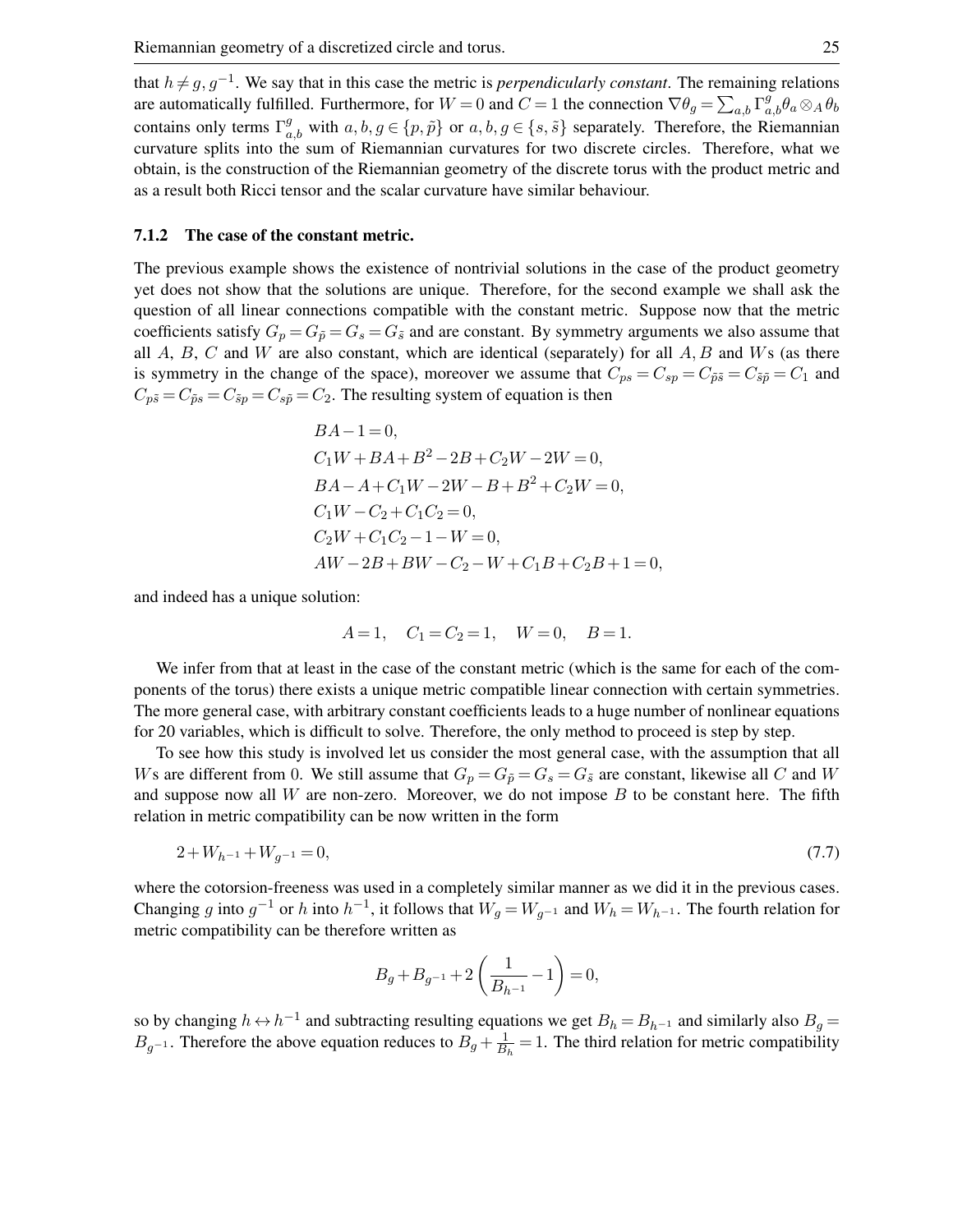is now of the form,

$$
\left(\frac{1}{B_g} - 1\right)(B_g - 1) + 2W_g W_h = 0,\t\t(7.8)
$$

hence by the symmetry of the second term we infer

$$
\left(\frac{1}{B_g} - 1\right)(B_g - 1) = \left(\frac{1}{B_h} - 1\right)(B_h - 1).
$$

Using now  $B_g + \frac{1}{B}$  $\frac{1}{B_h}$  = 1 it can be reduced to an algebraic equation

$$
(1 - B_g)^3 = B_g^3,
$$

which has three solutions:

$$
B_g = \frac{1}{2}
$$
,  $B_g = \frac{1}{2}(1 \pm i\sqrt{3}).$ 

Since we still have an analogue of equation [\(5.16\)](#page-11-0),  $R_g B_g = \frac{1}{B}$  $\frac{1}{B_g}$ , the first solution is excluded. From the second one we deduce that the function  $B_g$  can take values only in the set  $\{\frac{1}{2}(1+i\sqrt{3}),\frac{1}{2}\}$ that the function  $B_g$  can take values only in the set  $\{\frac{1}{2}(1+i\sqrt{3}), \frac{1}{2}(1-i\sqrt{3})\}$ , and if  $B_g(n,m) = \frac{1}{2}(1 \pm i\sqrt{3})$ , then  $B_g(n+1,m)$  has to be equal to  $\frac{1}{2}(1 \mp i\sqrt{3})$ . Obviously such solutions are possible only if N is even. Moreover, from  $\frac{1}{B_g} + B_h = 1$  we can deduce also that  $B_h = B_g$ , hence  $R_h B_g = \frac{1}{B}$  $\frac{1}{B_g}$ , so we have a similar behaviour also in the second argument. As a result there are two possible solutions:

$$
B_g(n,m)=\frac{1}{2}(1+(-1)^{n+m}i\sqrt{3}),\qquad B_g(n,m)=\frac{1}{2}(1-(-1)^{n+m}i\sqrt{3}),
$$

and moreover the existence of such solutions requires both  $N$  and  $M$  to be even. Furthermore, in such a case we have  $2W_hW_g = -1$ , which determine the values of Ws (and, using cotorsion-freeness, also of Cs). Indeed, using the fifth relation for metric compatibility (which now is of the form  $W_g(2+W_h +$  $W_g$ ) = 0) together with the condition  $2W_hW_g = -1$  we get  $W_g = -1 - \sqrt{\frac{3}{2}}$  $\frac{3}{2}$  and  $W_h = \sqrt{\frac{3}{2}} - 1$ , or with the exchanged role of indices  $h$  and  $q$ .

Therefore at least one of  $Ws$  needs to vanish unless both  $N$  and  $M$  are even when the aforementioned possibility occurs, however, if it is not the case, we shall see that it is not possible that only one of W is zero. Indeed, suppose the contrary, i.e. without loss of generality assume that only  $W_{h^{-1}} = 0$ . First notice that the last relation in cotorsion-freeness implies

$$
C_{g^{-1}h} - 1 = W_{h^{-1}}.
$$

Applying the above relation (together with  $R_h A_h = \frac{1}{B_H}$  $\frac{1}{B_{h-1}}$  and the analogue of [\(5.16\)](#page-11-0) which is still valid here) in the fourth condition for metric compatibility we get

$$
W_{h^{-1}}(B_g + B_{g^{-1}}) + \left(\frac{1}{B_{h^{-1}}} - 1\right)(W_h + W_{h^{-1}}) = 0.
$$

Since  $W_{h^{-1}} = 0$  we get  $B_{h^{-1}} = 1$  or  $W_h = 0$ . Since we had assumed only one W vanishes,  $B_{h^{-1}} = 1$ . Applying the same technique to the third condition for metric compatibility as for the fourth one, we infer

$$
\left(\frac{1}{B_g} - 1\right)(B_{g^{-1}} - 1) + W_g(W_h + W_{h^{-1}}) = 0.
$$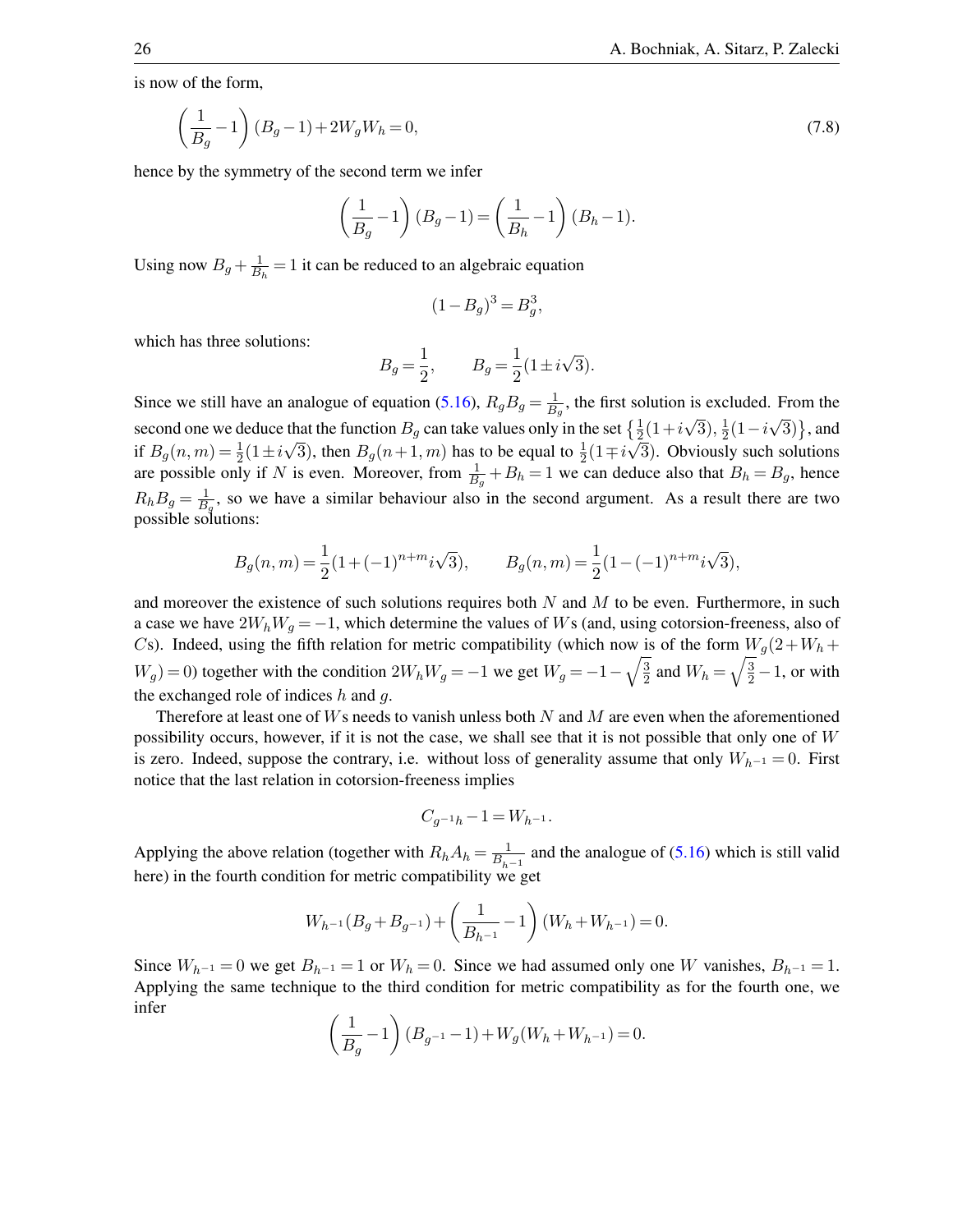Replacing g with h, and using  $B_{h^{-1}} = 1$ ,  $W_h \neq 0$  we end up with  $W_g = -W_{g^{-1}}$ . If  $W_g \neq 0$ , then also  $W_{q-1}$ . In this case the fifth condition for metric compatibility (after using cotorsion-freeness) reduces to  $W_{g^{-1}}(2+W_{g^{-1}})=0$ , so both  $W_{g^{-1}}$  and  $W_g$  (since  $W_h, W_{h^{-1}}\neq 0$ ) are equal to  $-2$ . But the only possibility to satisfy  $W_g = -W_{g^{-1}}$  is now  $W_g = W_{g^{-1}} = 0$ , which is a contradiction. Therefore, the claim is proven.

Furthermore, notice that since from  $W_h \neq W_{h^{-1}} = 0$  we were able to deduce that  $W_g = W_{g^{-1}} = 0$ , it follows that if one W vanishes then there exists at least one pair of vanishing Ws:  $W_a = W_{a^{-1}} = 0$ . Therefore it is not possible that exactly two of  $W$  with indices in different algebras vanish simultaneously.

Therefore even in the case of a constant metric, such that the lengths of sides are the same in all direction, the solution is not uniquely determined by the requirement of torsion-freeness and metriccompatibility. In addition to the trivial solution with all  $W$  being zero (which reduces to the case discussed in the previous subsection), there are also other possibilities, e.g with  $W_h = W_{h^{-1}} = 0$  and  $W_g = W_{g^{-1}} = -2$ . For N and M with even parities, there are even more sophisticated solutions with alternating functions B.

# 8 Conclusions and overview

In this paper we posed the question, whether it is possible to classify all linear connections over the minimal differential calculi on the finite cyclic group that are torsion-free and compatible with a given metric. Surprisingly, even though the problem is nonlinear the answer is positive yet only possible for a class of metrics that are either proportional-symmetric (left and right metrics are proportional to each other) or satisfy very special relations that are quantized. However, only the proportional-symmetric solutions are meaningful in the sense of Riemann geometry, as only they can lead to a norm on the space of one-forms. The resulting linear connections yield a nontrivial scalar curvature for the Riemannian geometry of the discretized circle, which has an interesting continuous limit.

The extension of the construction of bimodule connections and compatible metrics to the products of two discretized circles leads to a highly nontrivial set of compatibility conditions and this paper only scratches the surface of the problem. Yet, we were able to show that for the constant metric there exists at least one torsion-free linear connection that is compatible with it. This example shows that torsionfreeness and metric compatibility are not so restrictive conditions as in the classical situation and even in the simplest case we can have a plenty of non-trivial solutions.

There remain two important problems: the uniqueness of the linear connection for a class of nonconstant metrics as well as the relation of the computed scalar curvature to the spectral analysis through the Dirac operator [\[3,](#page-26-1) [4,](#page-27-16) [21\]](#page-27-17) for discretized models, which we leave for the forthcoming work.

### References

- <span id="page-26-2"></span>[1] J. N. Argota Quiroz and S. Majid, *Quantum gravity on polygons and*  $\mathbb{R} \times \mathbb{Z}_n$  *FLRW model*, [arXiv:2005.13999](http://arxiv.org/abs/2005.13999) [gr-qc]
- <span id="page-26-0"></span>[2] A. P. Balachandran, G. Bimonte, E. Ercolessi, G. Landi, F. Lizzi, G. Sparano and P. Teotonio-Sobrinho, *Noncommutative Lattices as Finite Approximations and Their Noncommutative Geometries*, J. Geom. Phys. 18, 163, (1996)
- <span id="page-26-1"></span>[3] J. Barret, *Matrix geometries and fuzzy spaces as finite spectral triples*, J. Math. Phys. 56, 082301 (2015)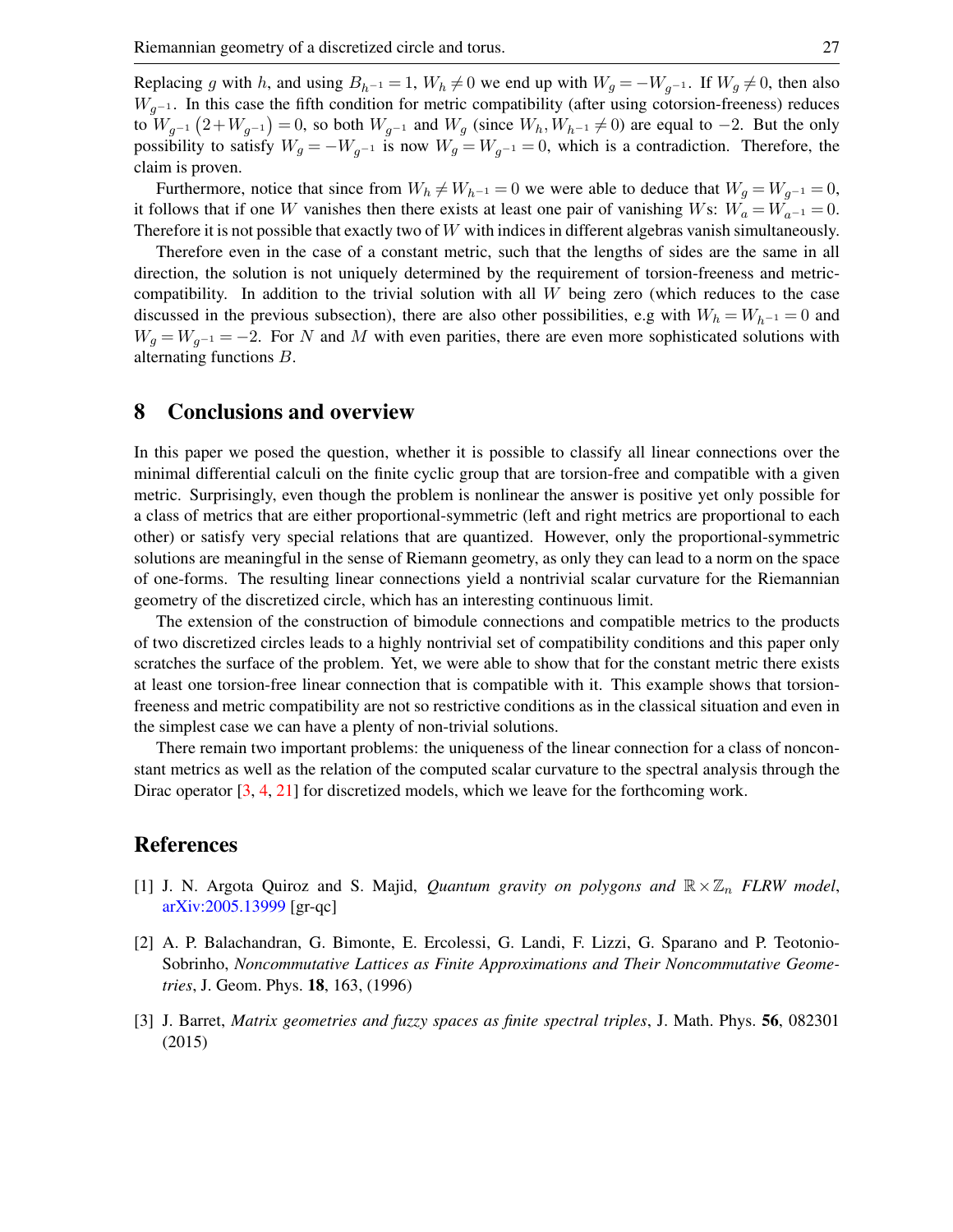- <span id="page-27-16"></span>[4] J. Barrett, J. Gaunt, *Finite spectral triples for the fuzzy torus*, [arXiv:1908.06796](http://arxiv.org/abs/1908.06796)
- <span id="page-27-11"></span>[5] E. J. Beggs and S. Majid, *Gravity induced from quantum spacetime*, Clas. Quant. Grav. 31 (2014) 035020
- <span id="page-27-9"></span>[6] E. J. Beggs and S. Majid, *Spectral triples from bimodule connections and Chern connections*, J. Noncomm. Geom., Vol. 11, Issue 2, (669–701)
- <span id="page-27-10"></span>[7] E. J. Beggs and S. Majid, ∗*-Compatible connections in noncommutative Riemannian geometry*, J. Geom. Phys. (2011) 95—124
- <span id="page-27-2"></span>[8] K. Bresser, F. Müller-Hoissen, A. Dimakis and A. Sitarz, *Non-commutative geometry of finite groups*, J. Phys. A: Math. Gen. 29 (1996) 2705—2735
- <span id="page-27-5"></span>[9] J. Bhowmick, D. Goswami and S. Joardar, *A new look at Levi-Civita connection in noncommutative geometry*, [arXiv:1606.08142](http://arxiv.org/abs/1606.08142)
- <span id="page-27-6"></span>[10] J. Bhowmick, D. Goswami and S. Mukhopadhyay, *Levi-Civita connections for a class of spectral triples*, Lett. Math. Phys., 110 (2020) 835—884
- <span id="page-27-7"></span>[11] J. Bhowmick, D. Goswami and G. Landi, *Levi-Civita connections and vector fields for noncommutative differential calculi*, [arXiv:2001.01545](http://arxiv.org/abs/2001.01545)
- <span id="page-27-8"></span>[12] J. Bhowmick, D. Goswami and G. Landi, *On the Koszul formula in noncommutative geometry* Reviews in Mathematical Physics (online) https://doi.org/10.1142/S0129055X20500324
- <span id="page-27-0"></span>[13] A. Connes, *Noncommutative geometry*, Academic Press, Inc, San Diego (1994)
- <span id="page-27-12"></span>[14] A. Connes and M. Marcolli, *Noncommutative geometry, quantum fields and motives,* American Mathematical Society Colloquium Publications, 55, American Mathematical Society, Providence, RI; Hindustan Book Agency, New Delhi (2008).
- <span id="page-27-15"></span>[15] L. Dabrowski and A. Sitarz, *Asymmetric noncommutative torus*, SIGMA 11, 075–086, (2015)
- <span id="page-27-1"></span>[16] A. Dimakis and F. Müller-Hoissen, *Differential calculus and gauge theory on finite sets*, J.Phys. A: Math. Gen. 27 3159
- <span id="page-27-3"></span>[17] M. Dubois-Violette and P. W. Michor *Derivation et calcul differentiel non commutatif II*, C. R. Acad. Sci. Paris Ser. I Math, 319 (1994) 927–931
- <span id="page-27-4"></span>[18] M. Dubois-Violette, J. Madore, and T. Masson, *On curvature in noncommutative geometry*, J. Math.Phys. 37, 4089 (1996)
- <span id="page-27-13"></span>[19] F. Fathizadeh and M. Khalkhali, *Scalar curvature for the noncommutative two torus*, J. Noncommut. Geom. 7 (2013), 1145-1183
- <span id="page-27-14"></span>[20] F. Fathizadeh and M. Khalkhali, Curvature in Noncommutative Geometry, in *Advances in Noncommutative Geometry*, Springer (2019)
- <span id="page-27-17"></span>[21] L. Glaser, *Scaling behaviour in random non-commutative geometries*. J. Phys. A 50(27):275201 (2017)